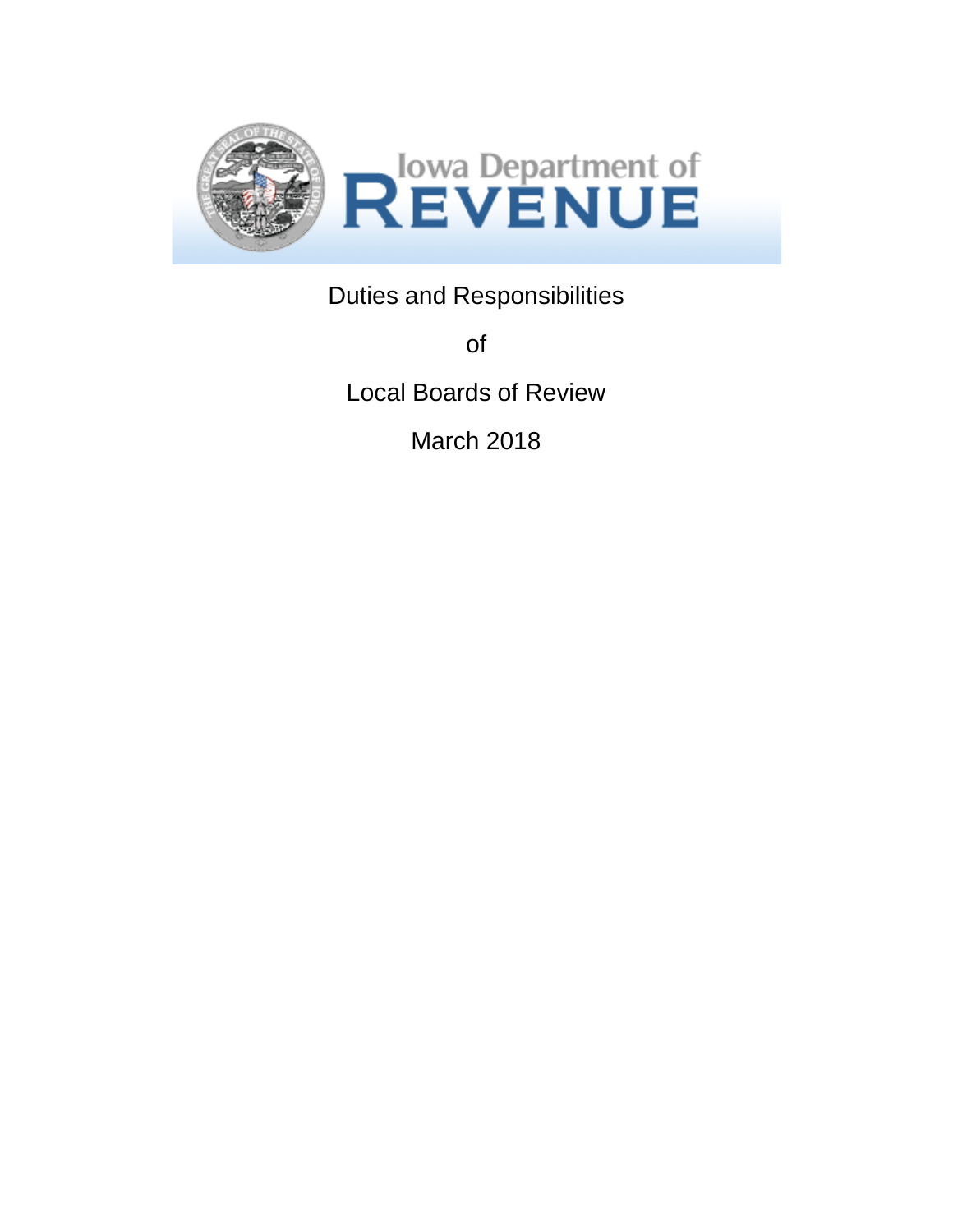# **Duties and Responsibilities of Local Boards of Review**

# **Table of Contents**

| I.   |                                                                                                                                                                                                                                                                                                |
|------|------------------------------------------------------------------------------------------------------------------------------------------------------------------------------------------------------------------------------------------------------------------------------------------------|
| II.  |                                                                                                                                                                                                                                                                                                |
| III. | <b>County Boards of Review</b><br><b>City Boards of Review</b><br><b>Restrictions</b><br><b>Gender Balance</b><br><b>Terms</b><br><b>Emergency Members</b><br>Removal                                                                                                                          |
| IV.  | <b>Budget</b><br><b>Minutes</b><br><b>Opening Meeting</b><br>Valuation Increase Notification / Adjourned Meeting<br>Notification for Additions of Omitted Property<br>Reports<br><b>Special Session</b><br><b>Open Meetings Law</b>                                                            |
| V.   | Assessment and Equalization Calendar                                                                                                                                                                                                                                                           |
| VI.  | <b>General Considerations</b><br><b>Informal Appeal</b><br><b>Mandatory Session Dates</b><br><b>Extended Session</b><br><b>Disaster Area Extension</b><br><b>Filing a Protest</b><br><b>Grounds for Appeal</b><br><b>Disposition of Protests</b><br><b>Appeal of Regular Session Decisions</b> |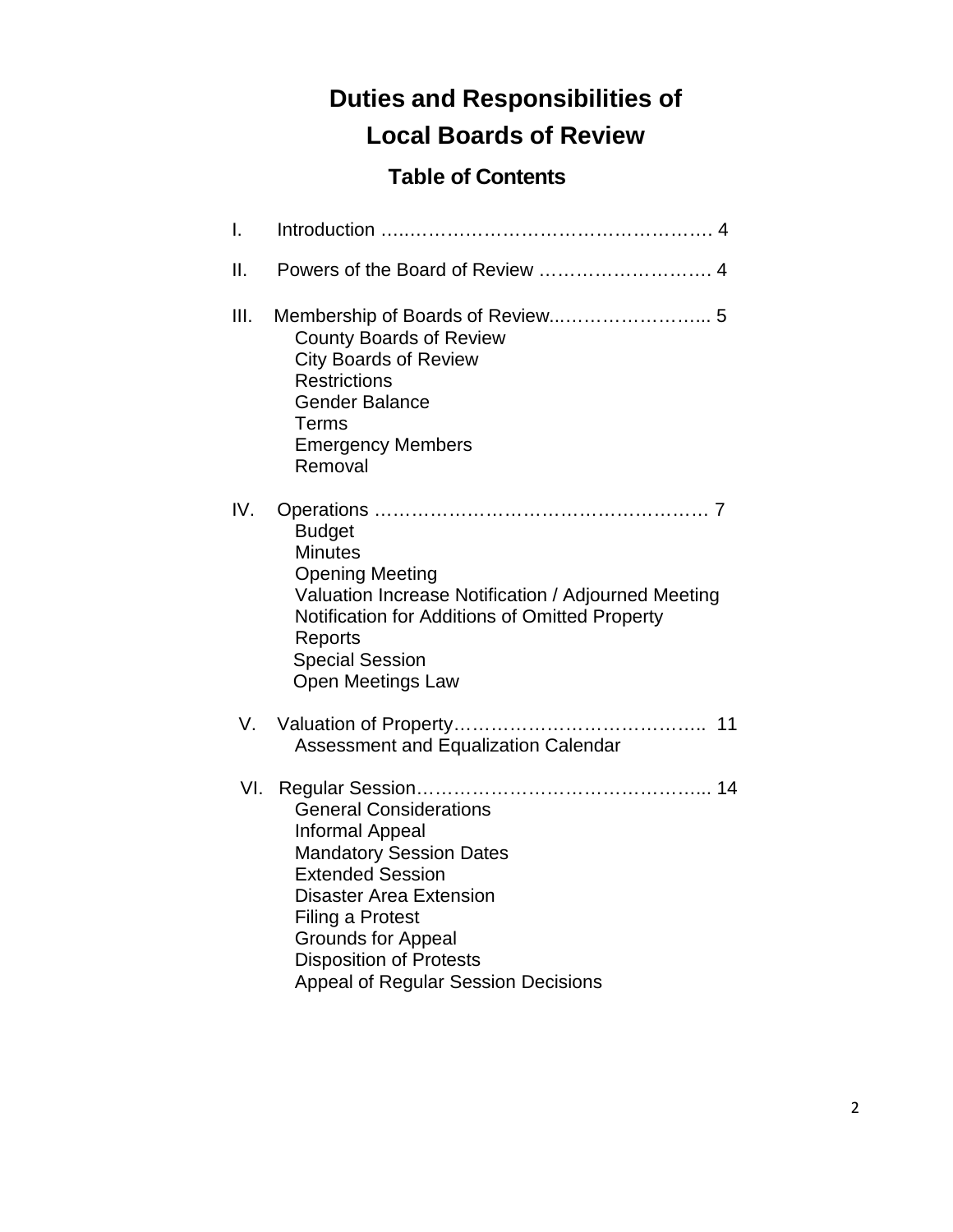# **Duties and Responsibilities of Local Boards of Review**

# **Table of Contents continued**

- VII. Special Equalization Session….……………………… 19 General Considerations Session Dates Alternative Method Extended Session Meeting Exceptions Sole Ground for Protest Valuation Adjustments Adjournment Appeal of Equalization Session Decisions VII. Appendix…………………………………………………. 21 Minutes of Board of Review – Opening Session
	- Minutes of Board of Review Final Session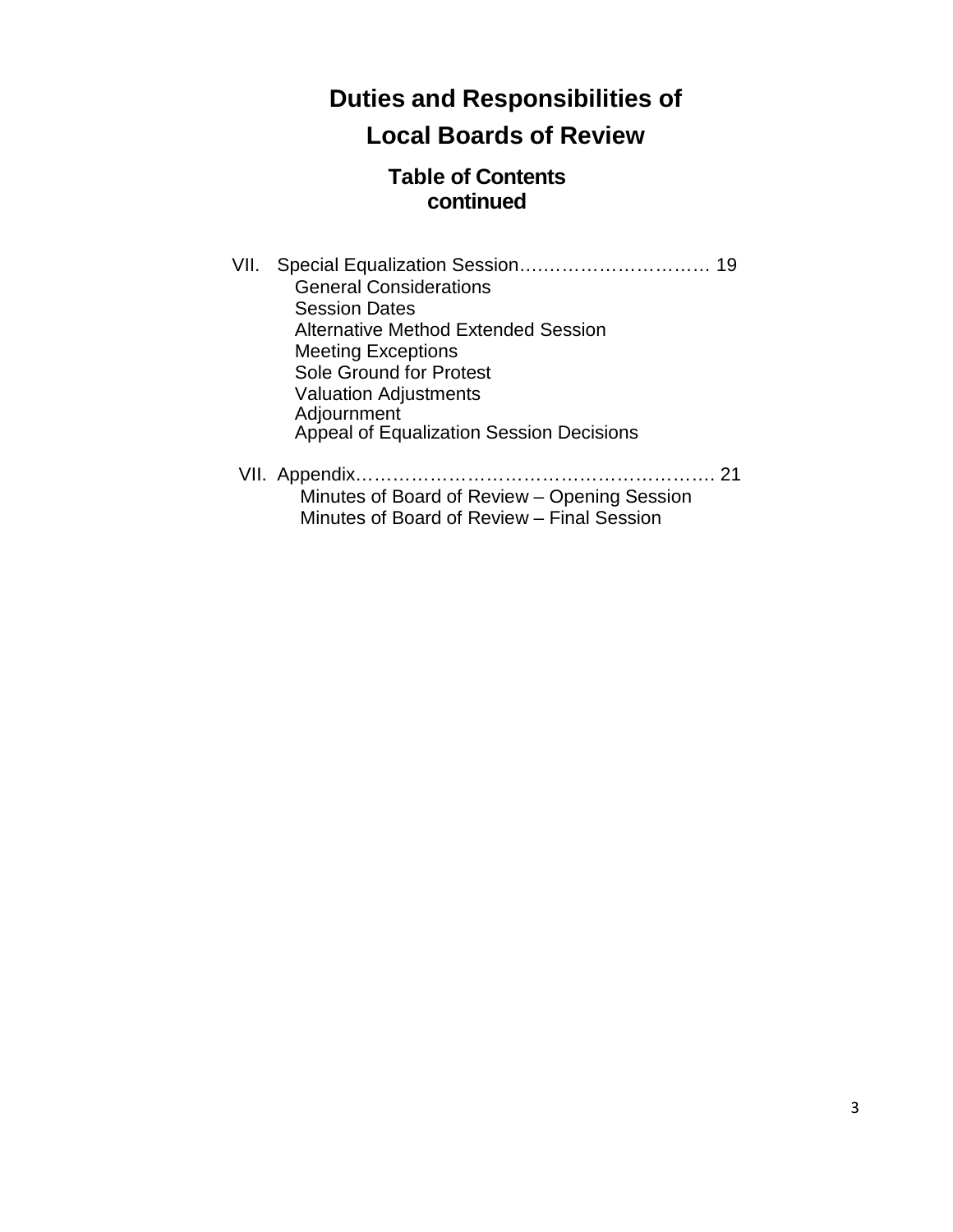# **I. Introduction**

Iowa Code Chapters: [421;](https://www.legis.iowa.gov/docs/ico/code/421.pdf) [427;](https://www.legis.iowa.gov/docs/ico/code/427.pdf) [427A;](https://www.legis.iowa.gov/docs/ico/code/427A.pdf) [427B;](hhttps://www.legis.iowa.gov/docs/ico/code/427B.pdf) [428;](https://www.legis.iowa.gov/docs/ico/code/428.pdf) [441](https://www.legis.iowa.gov/docs/ico/code/441.pdf) Iowa Administrative Code Chapters: [701.71;](https://www.legis.iowa.gov/docs/aco/chapter/701.71.pdf) [701.80](https://www.legis.iowa.gov/docs/aco/chapter/701.80.pdf)

Iowa Assessors are required by law to use the Iowa Real Property Appraisal Manual issued by the Department of Revenue for the valuation of property. To become familiar with appraisal principles, board members are advised to review the narrative portions of this manual as well as review assessment laws. The International Association of Assessing Officers and The Appraisal Institute both publish textbooks as resource materials including Property Appraisal and Assessment Administration as well as The Appraisal of Real Estate.

Board of review members should be familiar with Iowa Code and Iowa Administrative Code chapters noted above. The Iowa Real Property Appraisal Manual is available on the Iowa Department of Revenue website: [https://tax.iowa.gov/iowa-real-property](https://tax.iowa.gov/iowa-real-property-appraisal-manual)[appraisal-manual](https://tax.iowa.gov/iowa-real-property-appraisal-manual)

#### **II. Powers of the Board of Review**

Iowa Code Section: [441.32,](https://www.legis.iowa.gov/docs/ico/code/441.32.pdf) [441.33,](https://www.legis.iowa.gov/docs/ico/code/441.33.pdf) 441.35 Iowa Administrative Code Rule: 701-71.20(3)-(4) Boards of review are empowered with these responsibilities by law:

- Act upon any and all protests that meet the statutory criteria filed by taxpayers or taxing districts;
- Review and equalize assessments established by the assessor;
- Subpoena witnesses and administer oaths;
- Add to the assessment rolls for taxation any property which the board believes has been erroneously exempted from taxation. Revocation of a property tax exemption commences with the assessment for the current assessment year, and is not to be applied to prior assessment years, and
- Add to the assessment rolls any property omitted by the assessor.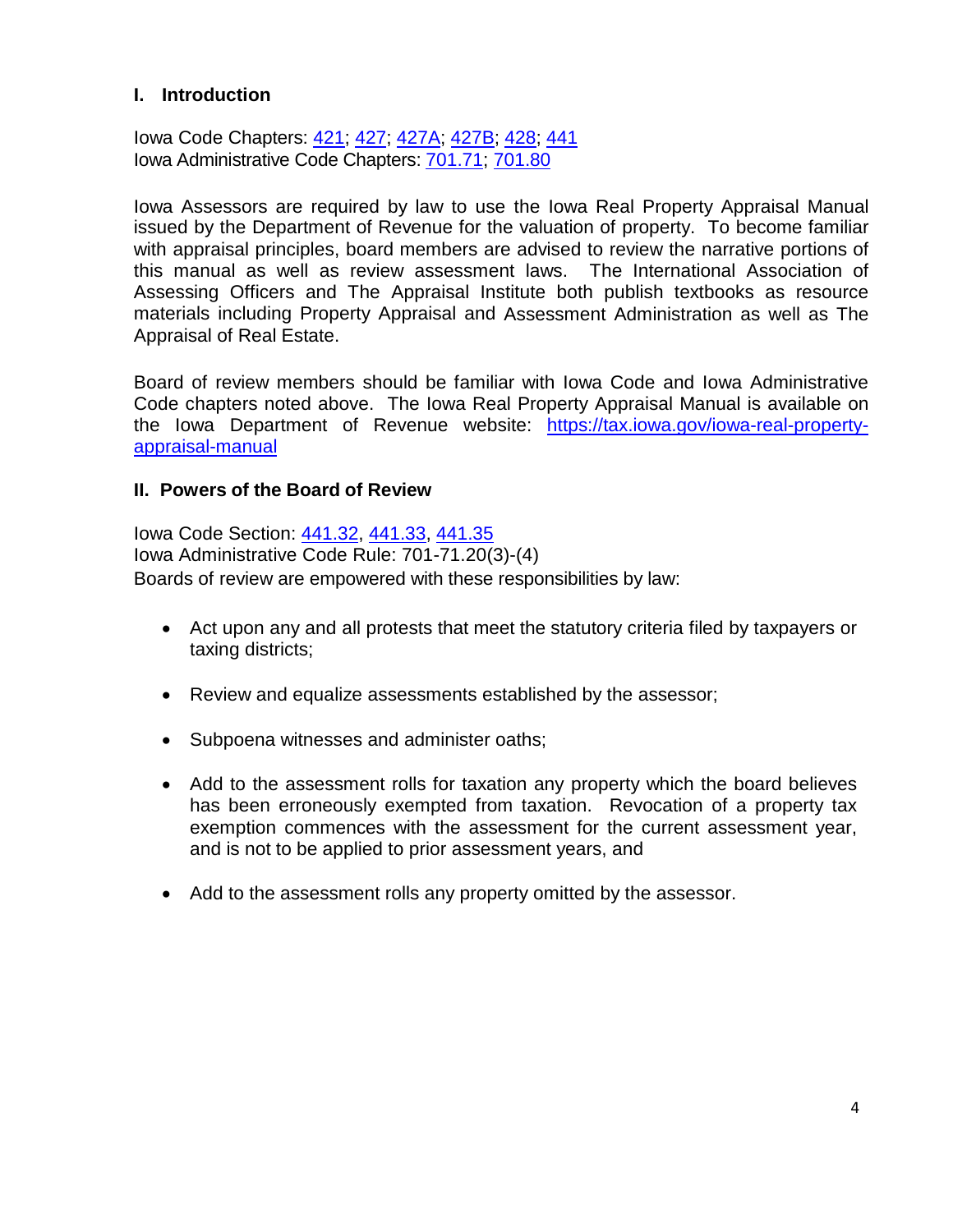# **III. Membership of Boards of Review**

Iowa Code Sections: 69.16A ; [441.31;](https://www.legis.iowa.gov/docs/ico/code/441.31.pdf) [441.32](https://www.legis.iowa.gov/docs/ico/code/441.32.pdf) Iowa Administrative Code Rule: 701-71.20(1)

# **County Boards of Review**

The conference board is required to consider occupations when appointing members to a board of review. It is mandatory that at least one member of a county board of review be a farmer. Also, as nearly as possible, the membership should include:

- A licensed real estate broker;
- Either a registered architect or a person who is experienced in the construction field, and
- Not more than two members of the same profession or occupation.

In determining eligibility for membership, a retired person is not considered to be employed in the occupation he or she engaged in before retirement, unless he or she remains in reasonable contact with the former occupation, including some participation in matters associated with the occupation.

# **City Boards of Review**

A city council of a city with a population of 75,000 or more, and which is a member of a county conference board, may provide, by ordinance, a city board of review to hear appeals of property assessments by residents of that city. The members of the city board of review shall be appointed by the city council. The city pays the expenses incurred by the city board of review. However, if the city has a population of more than 125,000, the expenses incurred by the city board of review will be paid by the county.

If a city with a population exceeding 125,000 abolishes the city assessor office, the city may provide, by ordinance, for a city board of review or request the county conference board to appoint a 10-member county board of review. The initial 10-member county board will consist of the members of the city board of review and the county board of review who are serving unexpired terms of office. The members of the initial 10-member county board of review may continue to serve their unexpired terms of office and are eligible for reappointment for a six-year term. The 10-member board may be increased up to 14 members if necessary to resolve the protests in a timely manner.

# **Restrictions**

Members of the conference board, or anyone selecting a member of a conference board, cannot serve on a board of review. For example, a member of a school board may not serve on a county board of review since the school board selects one of its members as a representative on the conference board.

Board of review members may not serve on the examining board, or be an employee of the assessor's office. Members of a board of review must be residents of the board's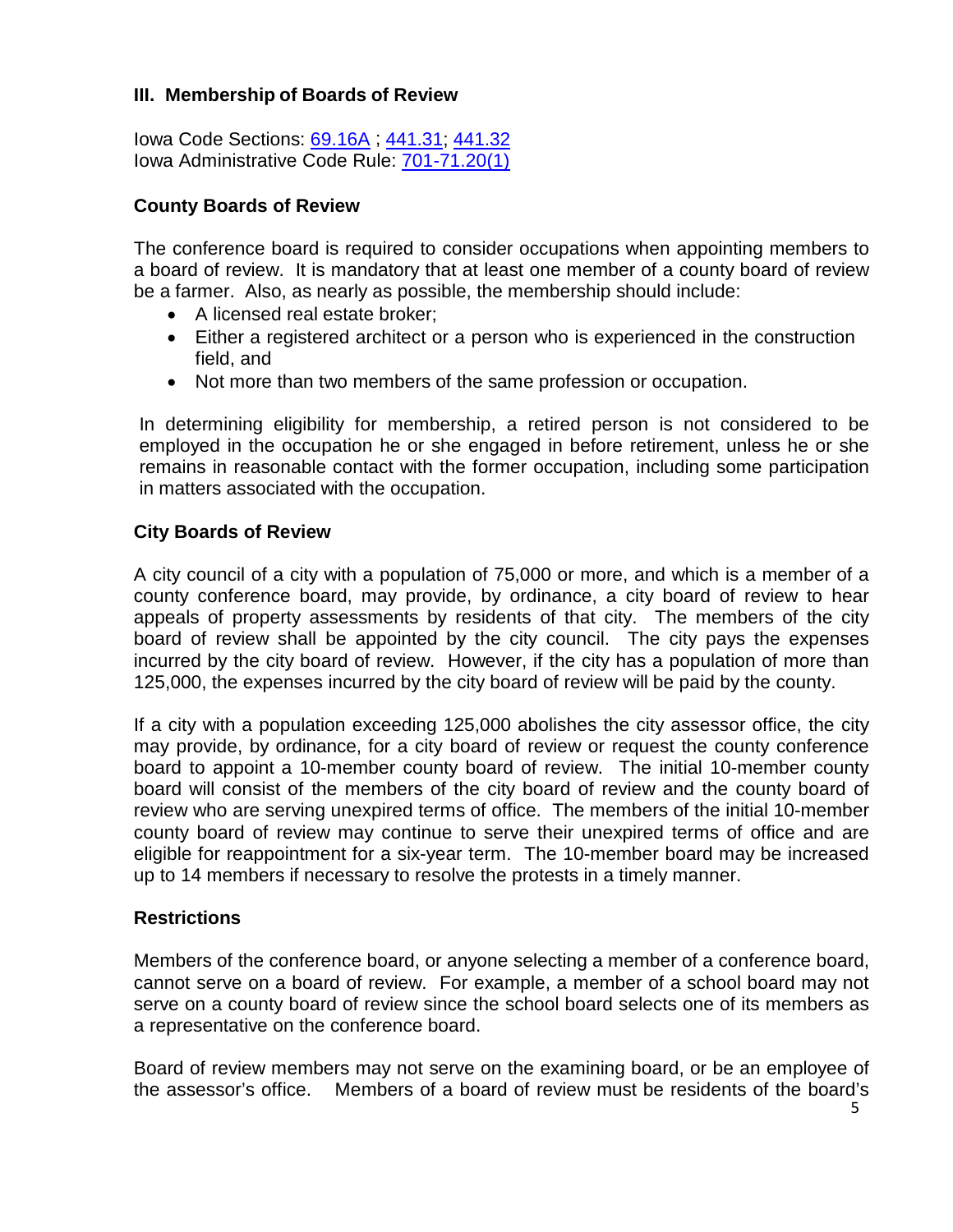assessing jurisdiction. However, if a member moves to another assessing jurisdiction after appointment to the board, he or she may continue to serve on the board for the duration of his or her current term.

# **Gender Balance**

All appointive boards, commissions, committees, and councils of the state established by code, if not otherwise provided by law, are to be gender balanced. If the board of review is composed of an odd number of members, no one can be appointed or reappointed if that would cause the number of members of one gender to be more than one-half plus one of the total membership. If the board is composed of an even number of members, not more than one-half of the membership is to be of one gender.

If a political subdivision has made good faith effort to appoint a qualified person to fill a vacancy on a board of review, but has not been successful in making a compliant appointment after a period of three months, it can utilize a fair and unbiased method of selecting the best qualified applicant to fill the vacancy.

# **Terms**

Boards of review may be comprised of either three or five members appointed to six year terms by the conference board. Terms begin January 1st of the year following a member's selection. When a board of review is first initiated and is to have three members, the term of the first member will be two years, the second member's term will be four years, and the third member's term will be six years. Similarly, for initial boards of review having five members, the term of one member will be for one year, one member will be for two years, one member will be for three years, one member will be for four years, and one member will be for six years.

A conference board may decrease the board of review's membership from five to three members by not filling two positions as they become vacant. To increase the membership from three to five members, the conference board needs only to appoint two additional members. When increasing or decreasing the membership, the conference board must ensure the existence of staggered terms for board of review members.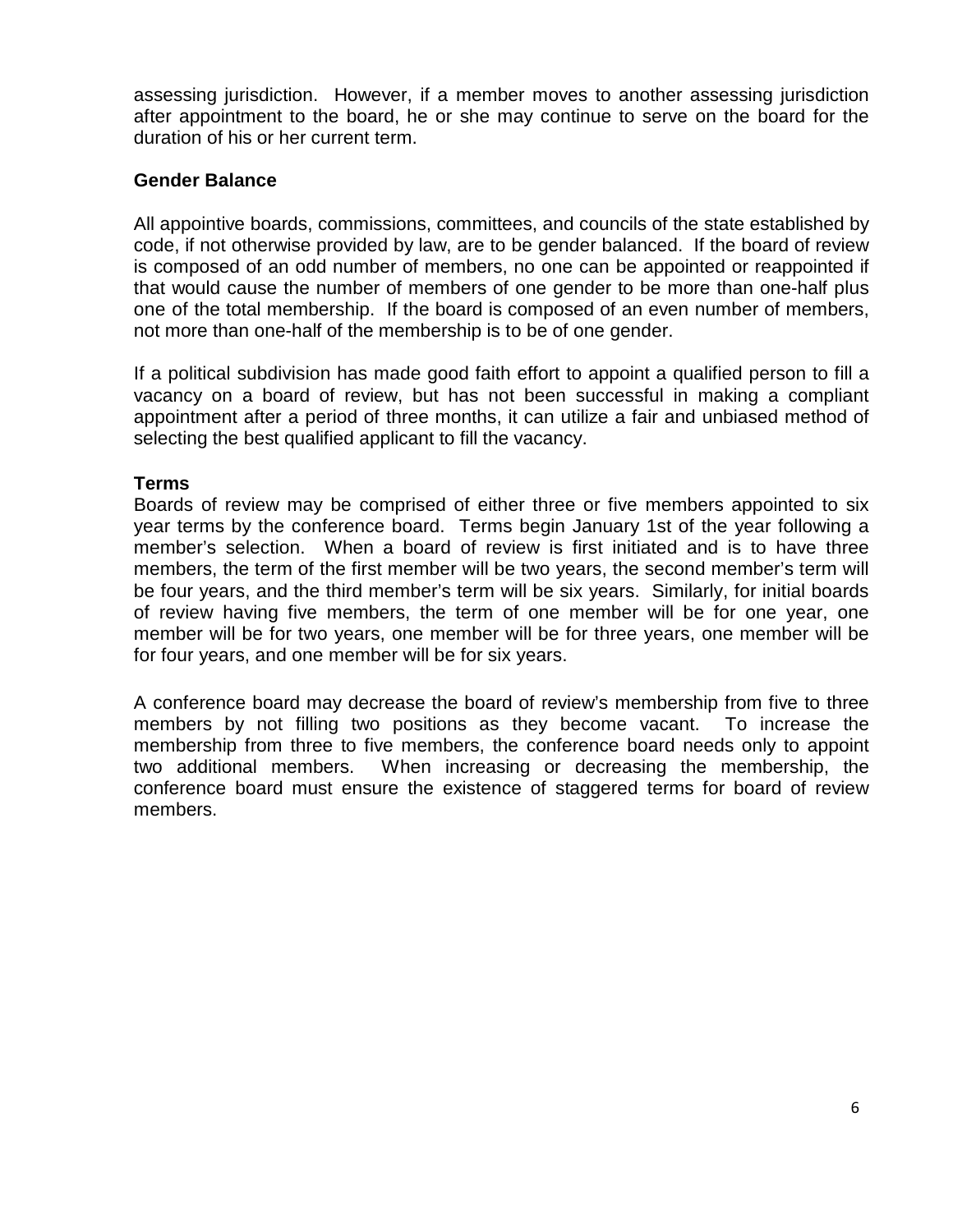# **Emergency Members**

In addition to increasing the board of review from three to five members, the conference board, or a city council which has appointed a board of review, may increase the membership by an additional two members if it determines that the board of review will be unable to timely resolve the protests with the existing number of members.

These two additional emergency members will be appointed for a term set by the conference board or the city council, but not longer than two years. The conference board or the city council may extend the terms of the emergency members if it makes a similar determination for the initial appointment.

# **Removal**

Members of a board of review may be removed from office by the conference board or city council, but only after a public hearing on specified charges, if such a hearing is requested by the affected member of the board.

# **IV. Operations**

Iowa Code Sections: [441.16;](https://www.legis.iowa.gov/docs/ico/code/441.16.pdf) 441. 33; [441.34](https://www.legis.iowa.gov/docs/ico/code/441.34.pdf)

# **Budget**

By January  $1<sup>st</sup>$  of each year, the board of review must submit to the assessor its proposed budget for the forthcoming fiscal year. The budget should contain provisions for members' salaries and such expenses as mileage, postage, and clerical assistance. The assessor combines the proposed budget with that of the examining board and the assessor's office, and submits a consolidated budget to the conference board for final action.

# **Minutes**

Changes to the assessed values or classifications must be recorded in the minutes. Minutes templates are provided in the appendix of this guide.

It is important that a board of review keep accurate minutes of its proceedings. Minutes may be used as part of litigation brought against the board, and may serve as a reference in handling similar situations which might occur in the future.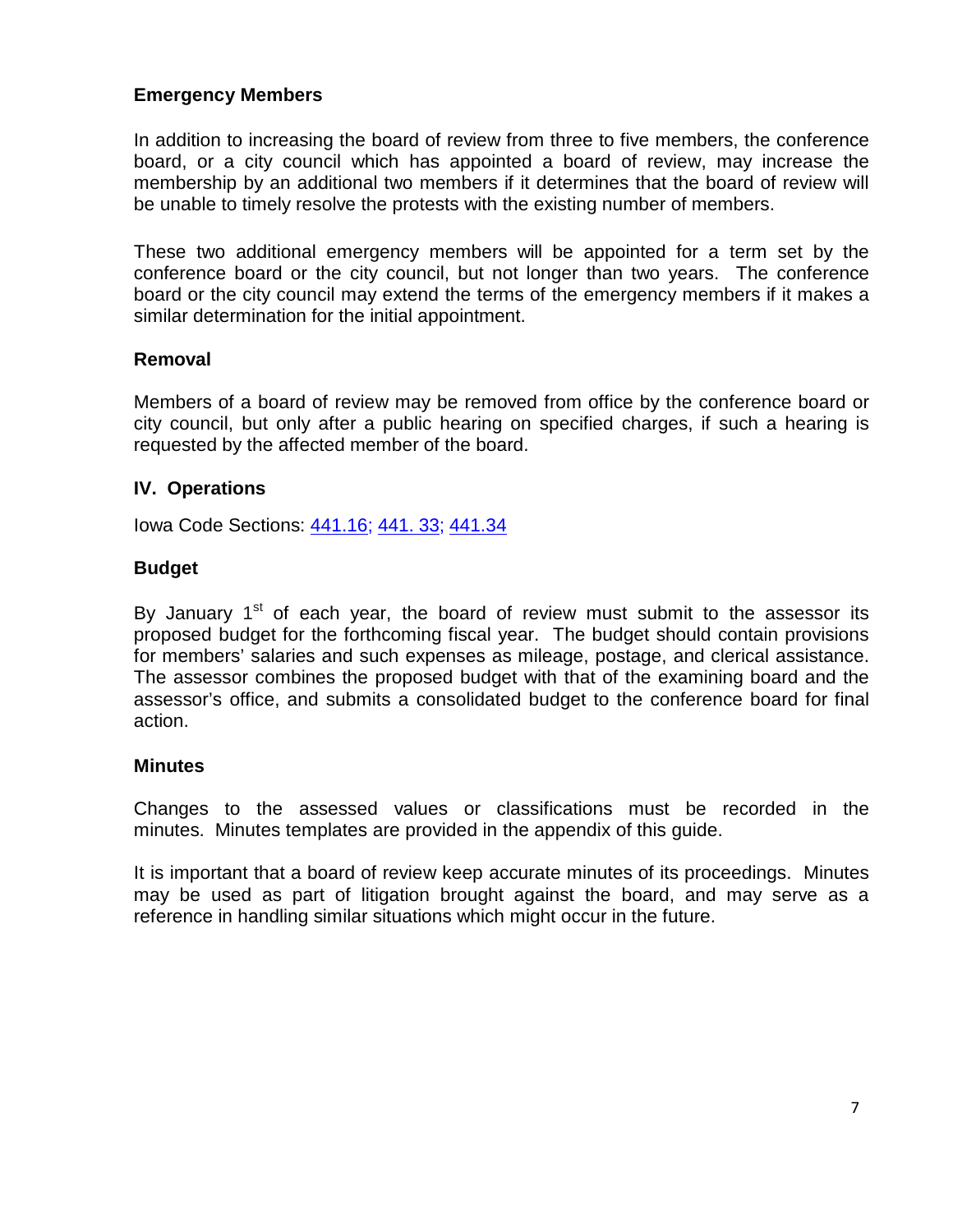# **Opening Meeting**

On the first day of its regular session, the board of review should adopt procedural rules, elect a chairperson, and appoint a clerk, or take necessary action to hire a clerk. The assessor or any employee of the assessor's office is not eligible to serve as clerk of a board of review. In adopting rules, the board should consider how oral hearings are to be conducted, time allowed, if field trips are necessary and/or how they will be conducted, questions to ask taxpayers, and any other procedures deemed necessary.

#### **Valuation Increase Notification / Adjourned Meeting**

For valuation increases, the board must notify affected taxpayers by mail at the address listed on the assessment roll. An alphabetical list of all persons whose assessments have been increased must also be posted in a conspicuous place in the office or meeting place of the board.

The posted notice must contain a statement that after at least five days, the board will hold an adjourned meeting before taking final action with respect to such increases. An adjourned meeting means a future meeting at a specific designated time. This adjourned meeting does not need to be the final day the board adjourns the session for the year. The specific date of the adjourned meeting must be included in the notice, and must be at least five days after the date of the notice.

Taxpayers affected by the valuation increase have the opportunity to protest the increase made in their assessments. Taxpayers who appeal must be notified of the board's disposition of their appeals, and may appeal the board's decision to the Property Assessment Appeal Board and or to district court.

# **Notification for Additions of Omitted Property**

When addressing an omitted property, the board of review must determine the property's actual value. Taxpayers must be notified of the assessment by regular mail. The notification shall state that the taxpayer may protest the action by filing a written protest with the board of review within ten days of the date of notice.

After at least ten days have passed since notifying the taxpayer, the board of review shall meet to take final action on the matter, including the consideration of any protest filed. A board of review should complete its action in sufficient time to permit the ten day interval between posting the required notice and holding the adjournment meeting prior to the board's statutory adjournment date.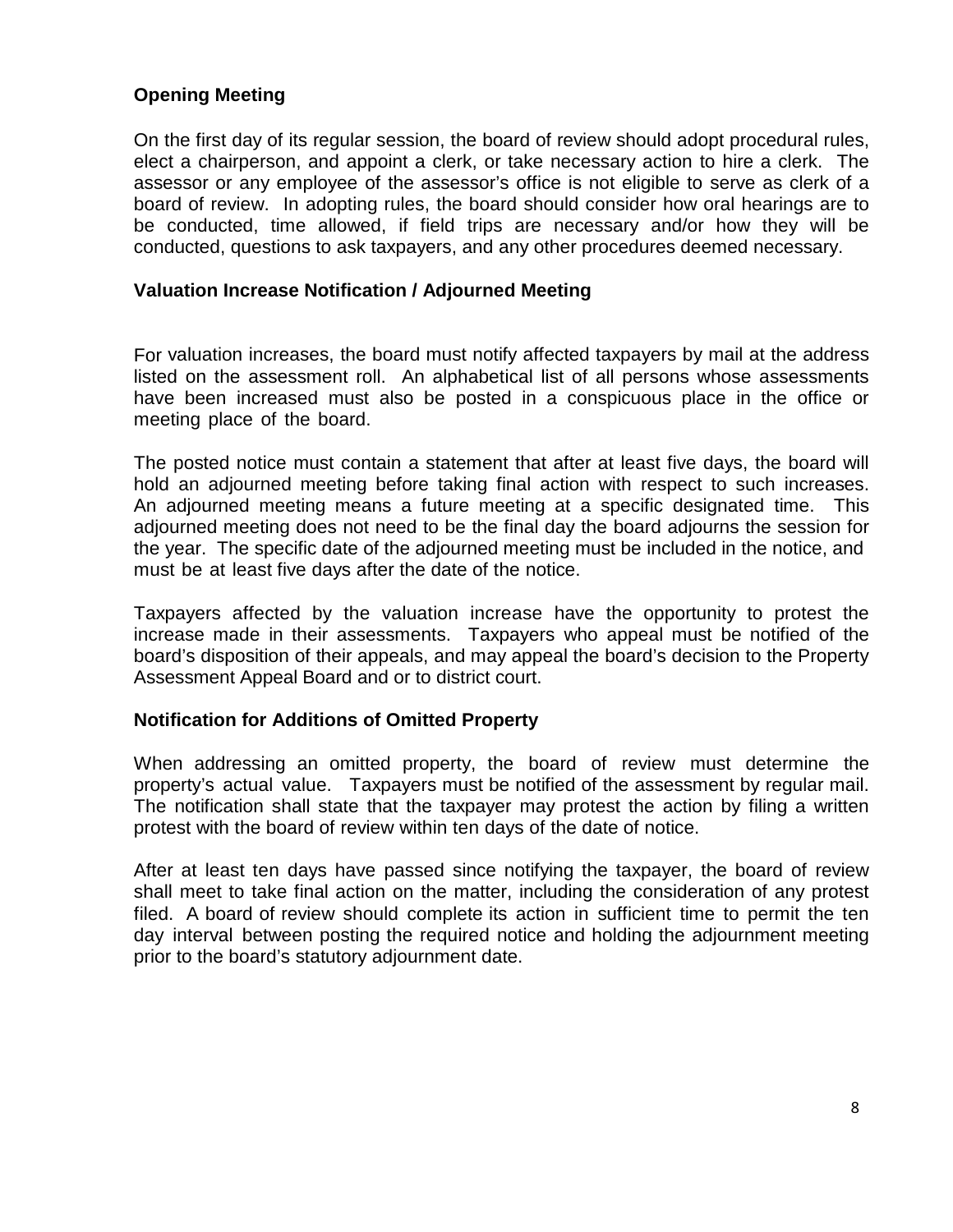# **Reports**

Iowa Code Sections: [441.33;](https://www.legis.iowa.gov/docs/ico/code/441.33.pdf) [441.49\(4\)](https://www.legis.iowa.gov/docs/ico/code/441.49.pdf)

For every board of review session the board must submit a report of its activities to the Director of Revenue. This report includes information regarding the disposition of protests and the review of assessments. It must be completed and submitted within 15 days of the final adjournment of the board.

# **Special Session**

On occasion, it may be necessary for the Director of Revenue to reconvene a board of review in special session for the purpose of carrying out a specific function.

# **Open Meetings Law Pertaining to Local Boards of Review**

Iowa Code Chapter: [21](https://www.legis.iowa.gov/docs/ico/code/21.pdf)

- Subject to the exceptions described later, all board of review meetings are open to the public. The law permits the public to use cameras or recording devices at any open meeting.
- Meetings must be held at a time and place reasonably accessible and convenient to the public. If this is impossible or impractical, the reasons for doing otherwise must be stated in the minutes.

# **Public Notice of Meetings**

- The board of review must give at least 24 hours notice prior to holding a meeting. The notice must contain the time, date, place, and the tentative agenda for the meeting. A board of review can give one notice for all meetings planned during the month. Any change from the schedule would require giving new notice.
- The notice must be posted in a prominent place at the board of review's principal office or in the building where the meeting will be held. Publishing a notice in a newspaper does not by itself satisfy the requirements of the statute.
- Trips made to inspect properties do not constitute a meeting as long as the board only gathers information and does not make a determination of value. If such trips are for inspection purposes only, no public notice is required.
- If it is necessary to hold a meeting without giving 24 hours notice, the minutes must state why notice was not possible. Holding a meeting without giving 24 hours notice can be done only if it would be impossible or impractical to do so. Even then, as much notice as is possible must be given.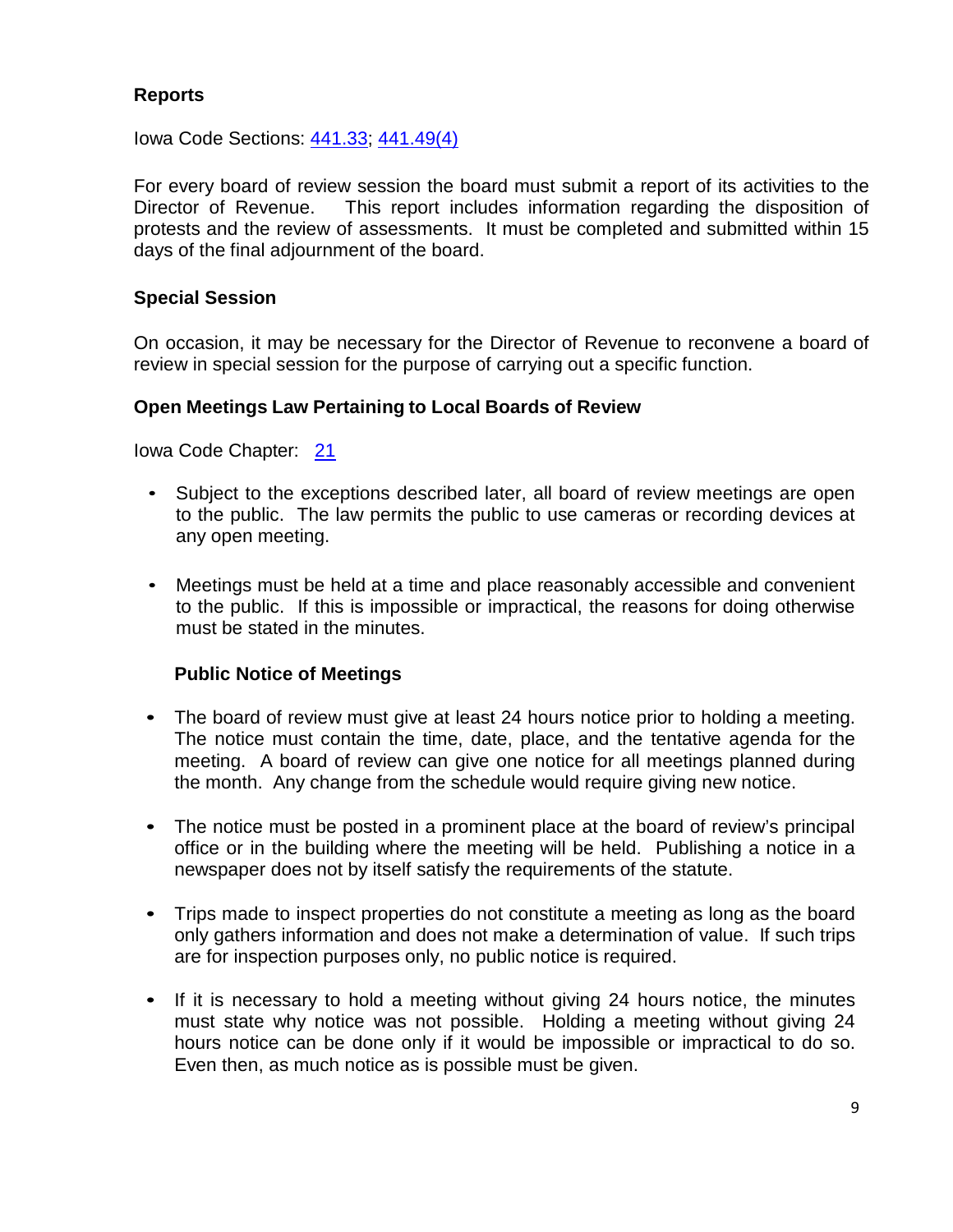# **Closed Meetings**

Meetings of a board of review can be closed to the public only for the following reasons:

- To review or discuss confidential records; this would include supplemental returns, and income or rental information if its disclosure would offer an advantage to a competitor.
- Strategy discussions with legal counsel on matters in litigation or where litigation is likely if such discussion would disadvantage a board's position in the litigation.
- To consider the professional competency of a person whose appointment or discharge is being discussed if necessary to prevent irreparable injury to the person's reputation and if the person requests a closed session.

To hold a closed session, a board of review must comply with the following provisions of Iowa Code section 21.5:

- Either two-thirds of the board's membership or all members present must approve the closed session. The vote to hold a closed session must be held during an open meeting of the board. The vote of each member must be announced at the open session and entered in the minutes.
- During the closed session, no matters can be discussed other than those directly relating to the specific reason for holding the closed session.
- A board of review must keep detailed minutes of all discussions, the persons present, and actions occurring during the closed session. The minutes must be sealed and are not open for public inspection, except by order of the district court.
- A tape recording must be made of the closed session. As with the minutes, the tape is to be sealed and would not be open to public inspection, except by order of the district court.
- Final action on a matter cannot be taken during a closed session. All final actions must be taken in an open meeting.

# **Electronic Meetings**

- Electronic meetings, such as by telephone, may be held only when a meeting in person is impossible or impractical. If such a meeting is held, the following must be done:
- As near as is reasonably possible, the public must be provided access to the conversation.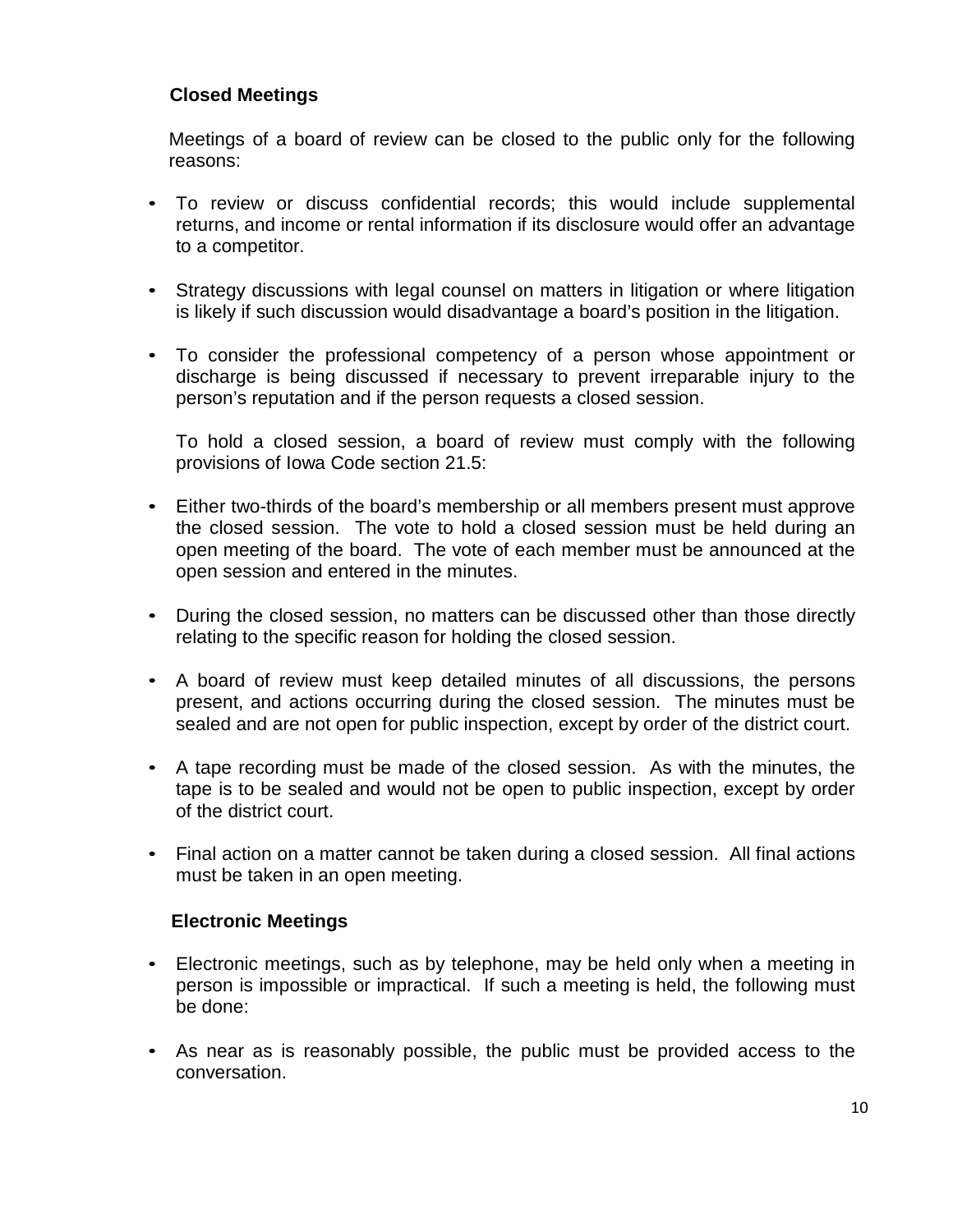- There must be compliance with the public notice requirements.
- Minutes must be kept of the meeting and must contain the reason why a meeting in person was impossible or impractical.

# **Penalties**

Board of review members should also be aware that Iowa Code section 21.6 provides specific penalties for violations of the open meetings law, including the imposition of fines and discharge from the board. Iowa Code section 21.6(4) provides that "…ignorance of the legal requirements of the open meetings law is not a valid defense."

# **V. Valuation of Property**

Iowa Code Section: [441.21](https://www.legis.iowa.gov/docs/ico/code/441.21.pdf) Iowa Administrative Code Sections: 701-71.1; 701-71.3

By law, all property except agricultural land, section 42 property under the special valuation procedure and wind energy conversion property assessed under 427B.26, and structures is to be assessed at its fair and reasonable market value. Market value is defined as the fair and reasonable exchange between a willing buyer and a willing seller in the year in which the property is listed and valued, with neither being under any compulsion to buy or sell, and each being familiar with all the facts relating to the particular property.

Market value can be determined through the analysis of a number of sales of comparable properties. Comparable sales need to be reflective of the subject property and adjustments to the sale prices may be necessary to adequately reflect differences in the properties being considered. Sales that are not arm's length, such as family sales, are likely not indicative of market value. The board may also want to consider the results of any locally conducted assessment sales ratio study.

Agricultural real estate is required to be valued by productivity and net earning capacity as adopted in rule. Productivity valuations exclude buildings primarily used or intended to be used for human habitation, and any non-agricultural structures. The aggregate productivity valuation is determined by Iowa Administrative Code 701-71.3(1) and based on data from National Agricultural Statistics Services and Iowa State University.

The distribution of the productivity value is required using a modern soil survey. Additional requirements are found in IAC 701-71.3 (1) and 2008 Iowa Manual.

Agricultural dwellings and non-agricultural structures, as defined in Iowa Administrative Code 701-71.1, are assessed at fair market value as residential realty structures and improvements used primarily as part of, or in conjunction with, the dwelling. This includes, but is not limited to: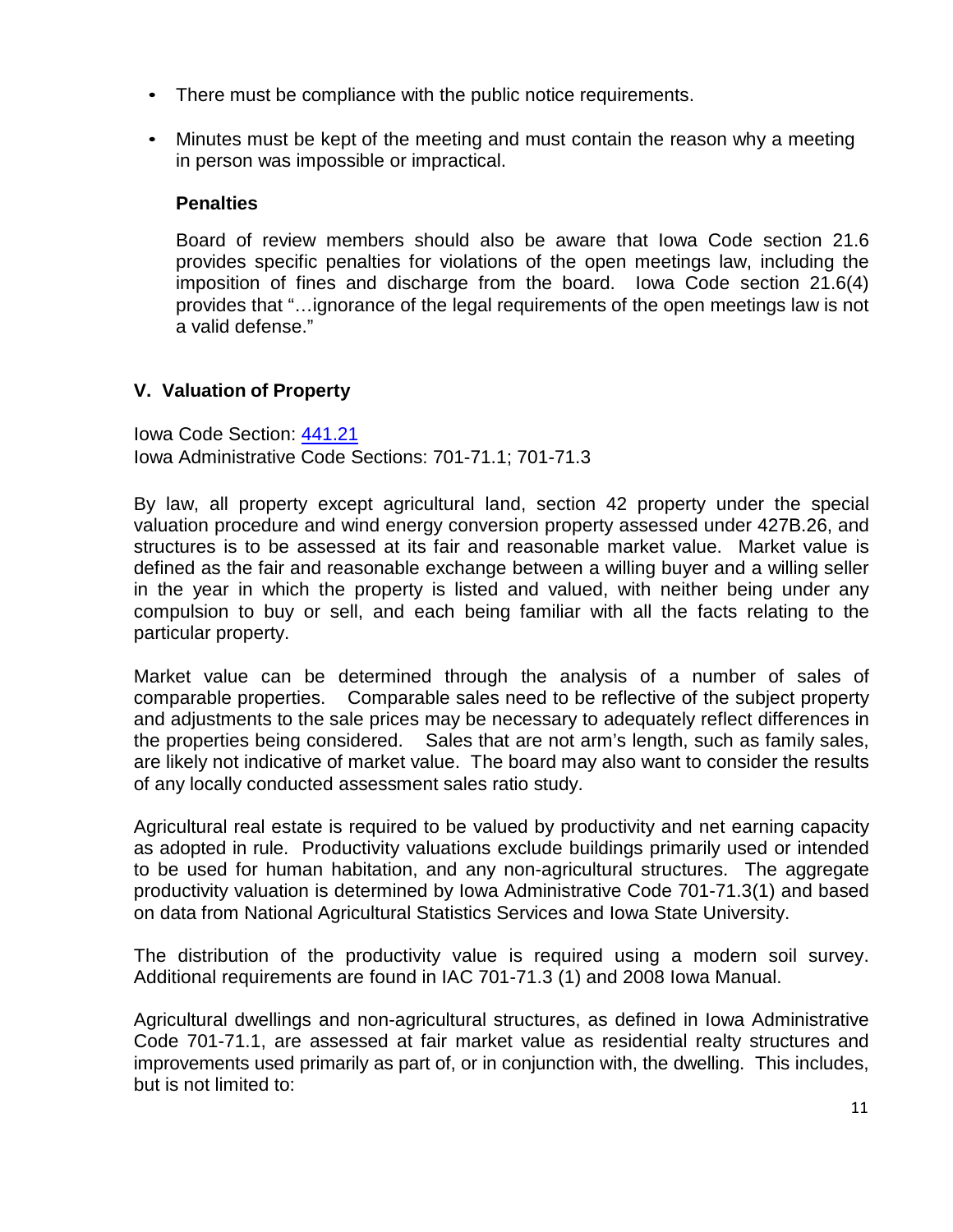- attached or detached garages;
- tennis courts;
- swimming pools;
- guest cottages, and
- storage sheds for household goods.

For additional information concerning the valuation of property, board members should refer to Iowa Code section 441.21.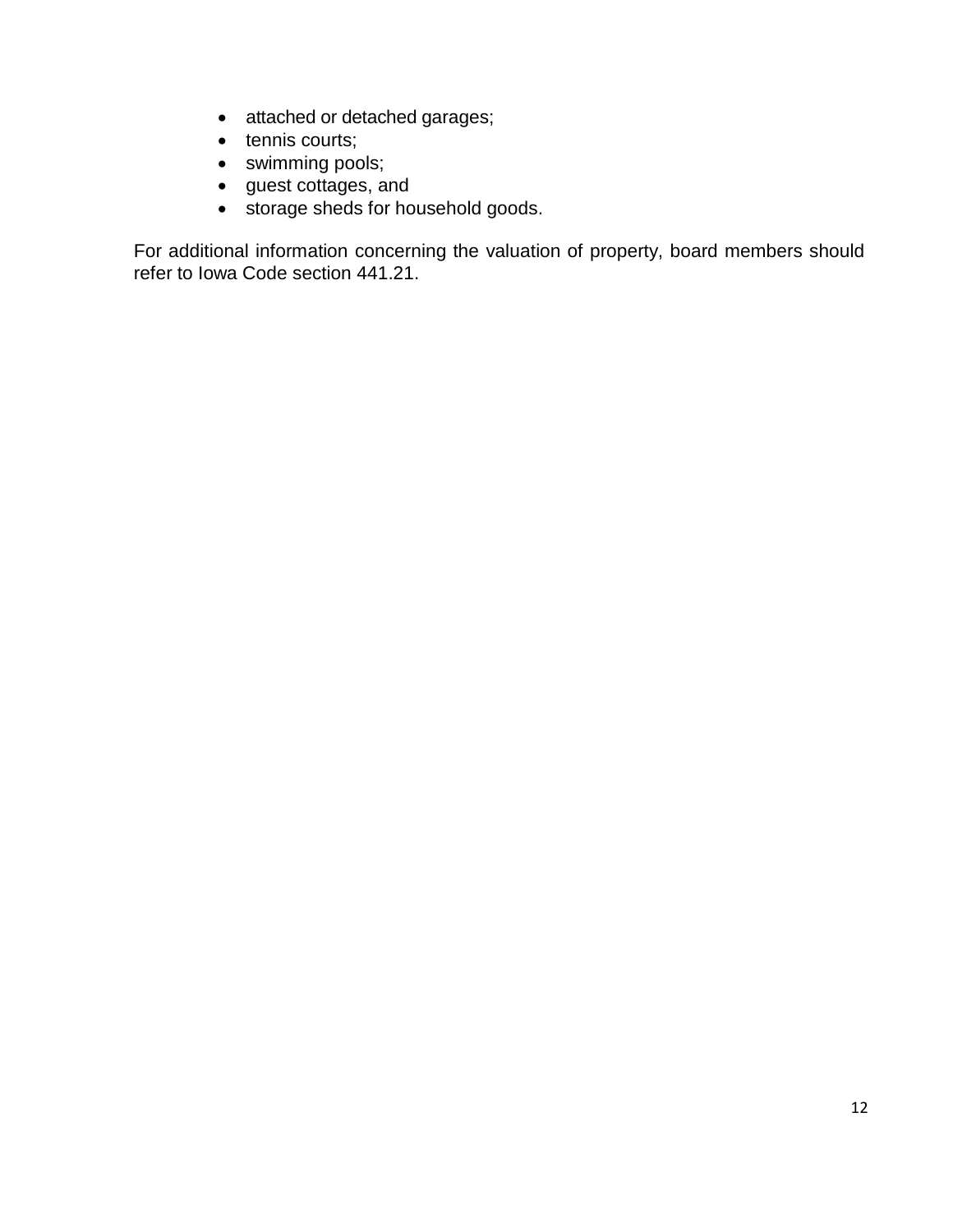# **Assessment and Equalization Calendar**

- January 1 Statutory Assessment Date
- April 1 **Assessors complete assessments and notify taxpayers**
- April 2 25 Taxpayers may appeal informally to the assessor
- By April 25 Following informal review, Assessor may enter into a signed written agreement with the property owner or aggrieved taxpayer authorizing the assessor to correct or modify the assessment as agreed by both parties.
- April 2 to April 30 Taxpayers appeal assessments to local boards of review.
- May 1 May 31 Local boards of review in session. Session may be extended to July 15 by the Director of Revenue.
- June 15 Local boards of review submit reports to Director of Revenue. If session is extended, report is due fifteen days after adjournment date.
- July 1 Assessors submit abstracts of assessment to Director of Revenue. If board of review session is extended, abstract is due fifteen days after board adjourns.
- August 15 Department issues tentative equalization notices to assessors in odd-numbered years.
- August 15 25 Assessing jurisdiction may appeal tentative equalization notices to Department in odd-numbered years.
- September Department hears appeals from assessing jurisdictions.
- October 1 Department issues final equalization orders to county auditors in odd-numbered years.
- October 2 12 Assessing jurisdictions may appeal final equalization order to the Director if Revenue, or may request alternative method of applying the equalization orders (odd-numbered years) from the Department.
- By October 8 County auditor publishes notices of final equalization order (oddnumbered years), and provides notice by mail to taxpayers where final equalization order resulted in a valuation increase.

#### October 9 - 31 Taxpayers may protest final equalization order to local boards of review (odd -numbered years).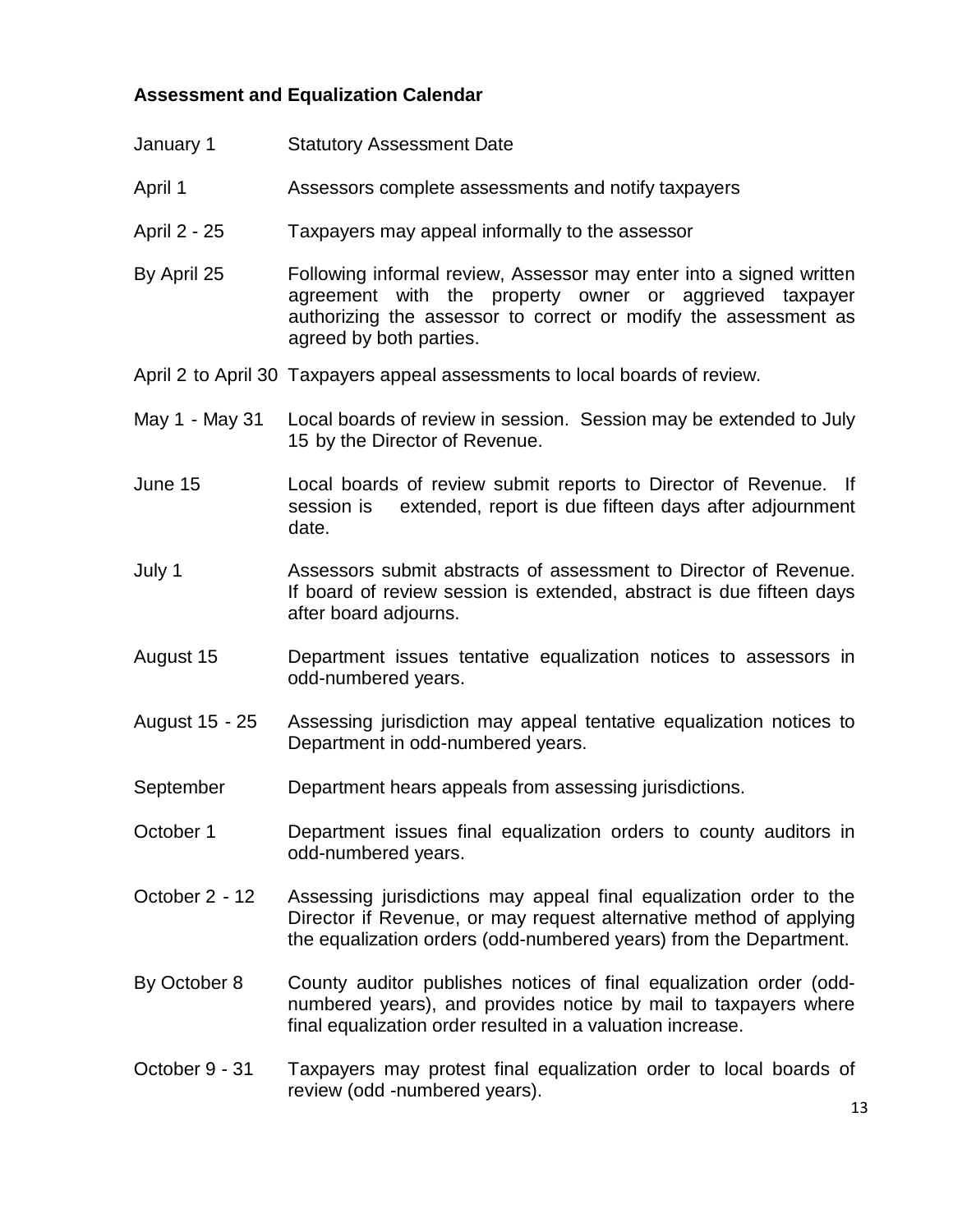- November 1 Director certifies assessment limitation percentages to county auditors.
- October 10 Local boards of review reconvene in special session to hear appeals November 15 (odd-numbered years).
- November 15 Local boards of review submit report of special equalization session to Director of Revenue.

# **VI. Regular Session**

Iowa Code Sections: [441.33;](https://www.legis.iowa.gov/docs/ico/code/441.33.pdf) [441.49\(4\)](https://www.legis.iowa.gov/docs/ico/code/441.49.pdf) Iowa Administrative Code Sections: 701-71.17; [701.71.20\(2\)](https://www.legis.iowa.gov/docs/aco/rule/701.71.20.pdf)

# **General Considerations**

Property assessments by law are conducted every odd year. Assessments may also occur in even years. Valuations are determined as of January  $1<sup>st</sup>$  in either case. A board of review cannot take into consideration changes in the value of a property which take place after that date. Any change in value occurring after January  $1<sup>st</sup>$  will be reflected in the assessment the following year.

In reviewing assessments, a board of review must determine if assessments are equitable and at market value. If the board finds that the values of certain properties are above or below market value, the board may raise or lower individual assessments to attain internal equalization.

Following the statutory assessment in odd years, the board has the power to equalize individual assessments as established by the assessor. However, the board cannot adjust the valuation of an entire class of property by adjusting all assessments by a uniform percentage.

In even years, a board of review may revalue all or part of a class of property if they find a change in value has taken place since the last assessment. In the event the board adjusts an entire class of property by a uniform percentage in a non-reassessment year, notice to taxpayers is required and may be provided by a newspaper publication as described in section 441.35 of the Iowa Code.

The board is required to provide written notice to each property owner or aggrieved taxpayer who filed a protest of the board's action. The written notice shall specify the reasons for the action taken by the board of review on the protest. The reasons provided should be specific enough to explain to the taxpayer why the board took such action; however, it is not necessary to explain in detail all factors that were considered in the board's decision.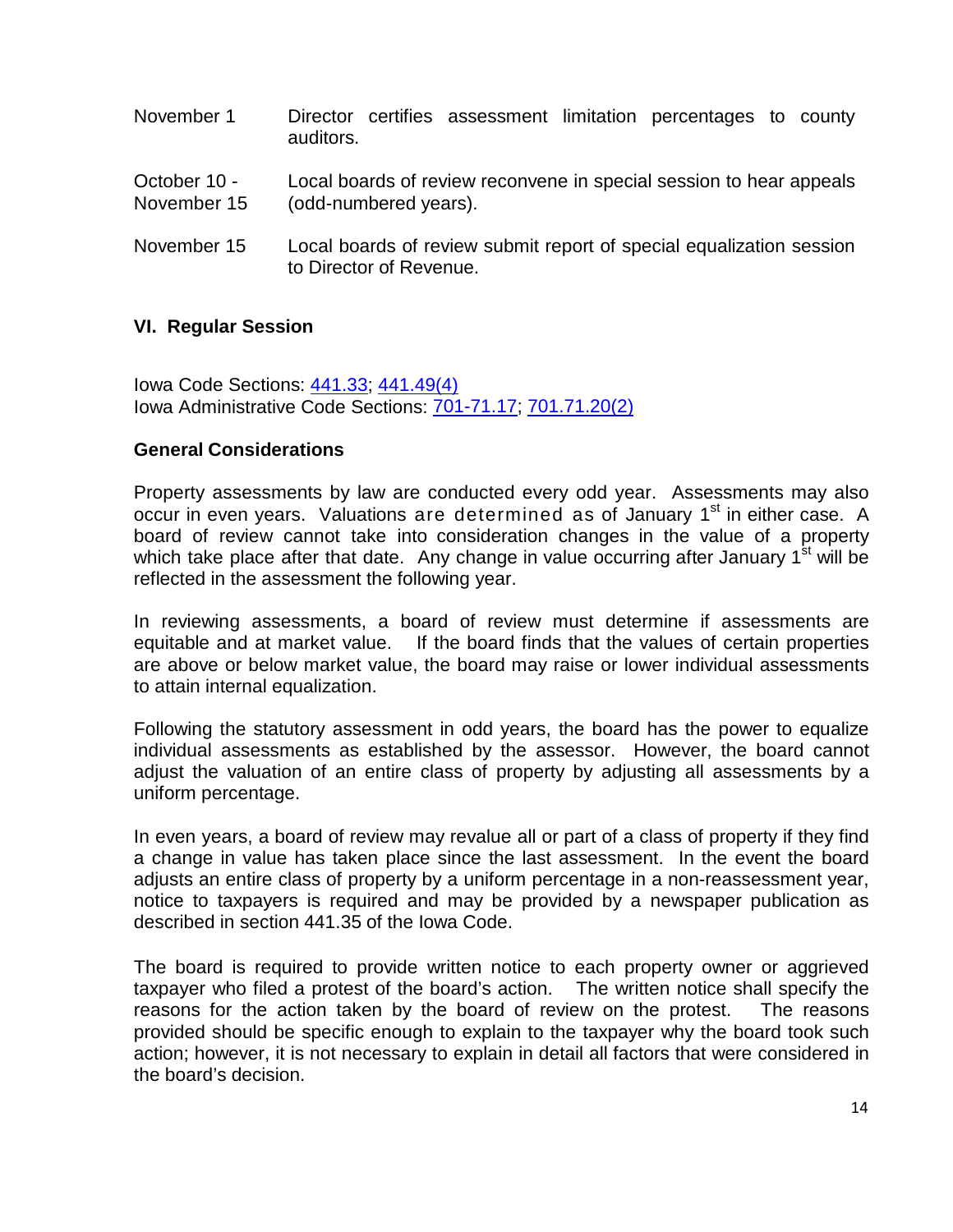Appeal of a board of review decision may be taken to the Property Assessment Appeal Board or district court within 20 days after the adjournment of the board of review or May  $31<sup>st</sup>$ , whichever date is later. Appeals may also be taken to district court within 20 days after the letter of disposition of an appeal made to the Property Assessment Appeal Board.

# **Informal Appeal**

Property owners or aggrieved taxpayers may contact the assessor on or after April 2<sup>nd</sup> and including April 25<sup>th</sup> to inquire about the specifics and accuracy of the assessment or to request an informal review of the assessment by the assessor.

The assessor following review may recommend that the property owner or taxpayer file a protest with the board of review, or may enter into a written agreement with the property owner or taxpayer, signed by both parties, authorizing the assessor to correct or modify the assessment according to the agreement of the parties on or before April  $25<sup>th</sup>$ .

# **Mandatory Session Dates**

The regular session of a board of review is from May  $1<sup>st</sup>$  through the period of time necessary to act on all protests filed, but not later than May  $31<sup>st</sup>$  each year. During this session, a board of review acts upon protests from taxpayers and reviews assessments established by the assessor.

Meetings of the board should be held as frequently as is necessary for the timely completion of its work. The board of review may adjourn prior to May  $31<sup>st</sup>$ , providing they have completed their work on the protests filed. On May 31<sup>st</sup> of each year, provided an extension has not been granted, the board must return all books and records to the assessor and adjourn.

It is mandatory that the board of review convene on May  $1<sup>st</sup>$  of each year. However, if that date falls on a Saturday, Sunday, or legal holiday, the board is required to meet on the next day which is not a Saturday, Sunday, or legal holiday.

# **Extended Session**

If a board of review finds that it is not able to complete its work by May  $31<sup>st</sup>$ , it may request that the Director of Revenue extend its session. The request must be signed by a majority of the membership of the board of review and must contain the reasons the board of review cannot complete its work by May  $31<sup>st</sup>$ .

A request for an extension of a regular session should be submitted to the Director of Revenue in sufficient time for the Director to issue the extension order before the statutory adjournment date of the board's regular session. The Director may authorize a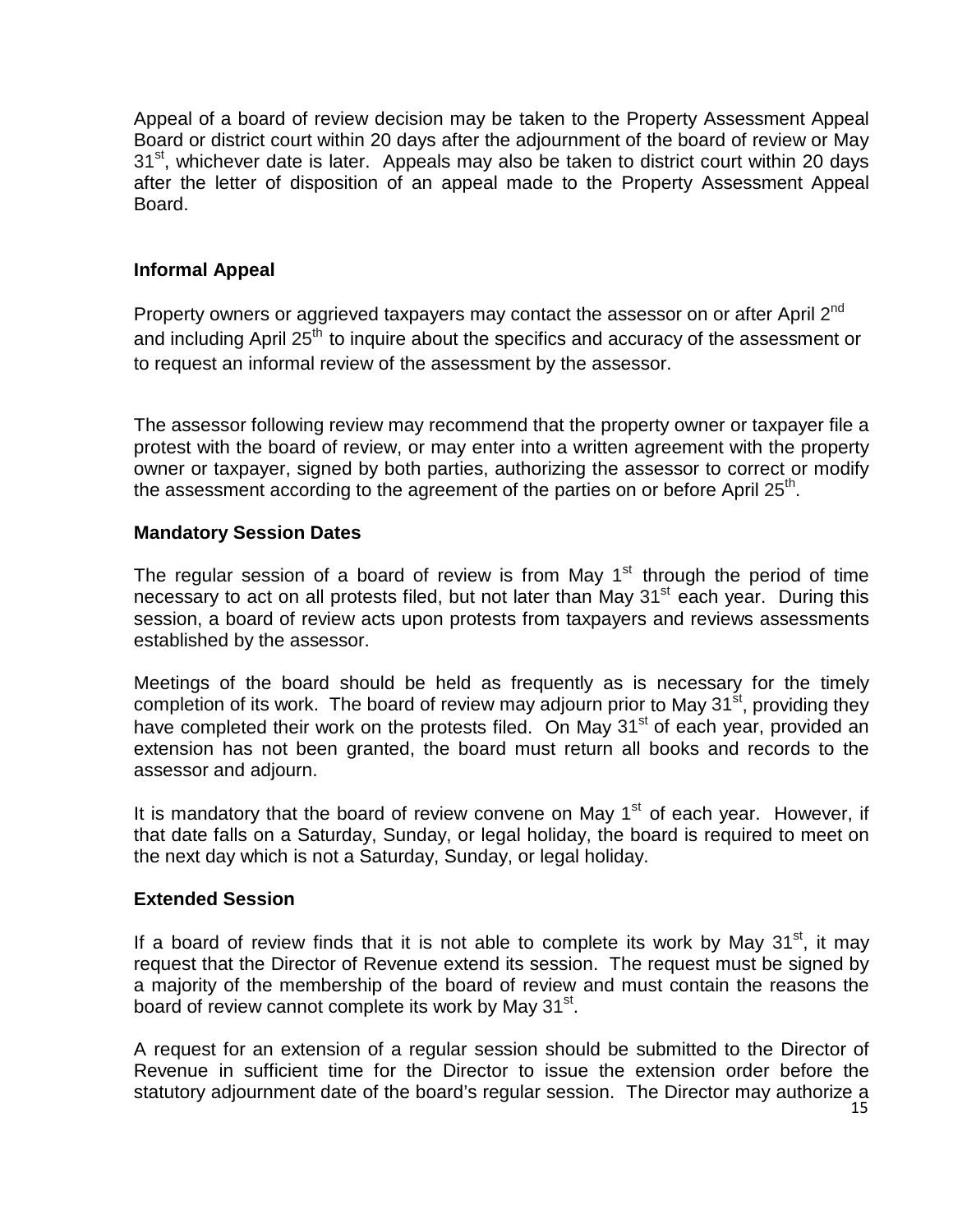board of review to remain in extended session as long as necessary, but in no event can an extension be authorized beyond July  $15<sup>th</sup>$  of that same year.

During the extended session, a board of review can perform the same functions as during its regular session unless specifically limited by the Director's order authorizing the extended session. However, no additional protests can be filed.

#### **Disaster Area Extension**

If the county has been declared a disaster area by the proper federal authorities after March 1<sup>st</sup> and prior to May 20<sup>th</sup>, the time for filing protests is extended to June  $5<sup>th</sup>$  of that year and the time period for the board to remain in session is extended to June  $15<sup>th</sup>$  so that all valid protests can be received and acted upon.

#### **Filing a Protest**

Iowa Code Section: [441.37](https://www.legis.iowa.gov/docs/ico/code/441.37.pdf) Iowa Administrative Code Section: 701-71.20

Property owners or taxpayers may file a protest against their assessment with the board of review based on one of six grounds for appeal. Protests must be filed on or after April  $2<sup>nd</sup>$  to and including April 30<sup>th</sup> of the assessment year. If that date falls on a Saturday or Sunday, the protest shall be considered to have been timely filed if submitted or postmarked on or before the following Monday.

Taxpayers may request an oral hearing before the board of review. The request for an oral hearing must be made in writing at the time of filing the petition.

In all cases, there must be a valid protest form (called a petition) filed by the taxpayer. These forms are available on the website for the Iowa Department of Revenue [\(www.tax.iowa.gov\)](http://www.tax.iowa.gov/) and the Iowa State Association of Assessors [\(www.iowa](http://www.iowa-assessors.org/)[assessors.org\)](http://www.iowa-assessors.org/). However, a protest shall not be rejected for the sole reason that the protest was not filed using the prescribed form if the protest otherwise complies with Iowa Code section 441.37(1)(a).

In considering protests, a board of review must examine each petition to determine if it meets the following statutory criteria. Petitions not meeting the statutory criteria may not be considered by the board of review.

- The petition has been timely filed.
- The petition has been signed except in the case of electronic filings if authorized by the board.
- The protest is based upon one of the five grounds permitted by law.
- The petition contains all information required for the ground(s) upon which the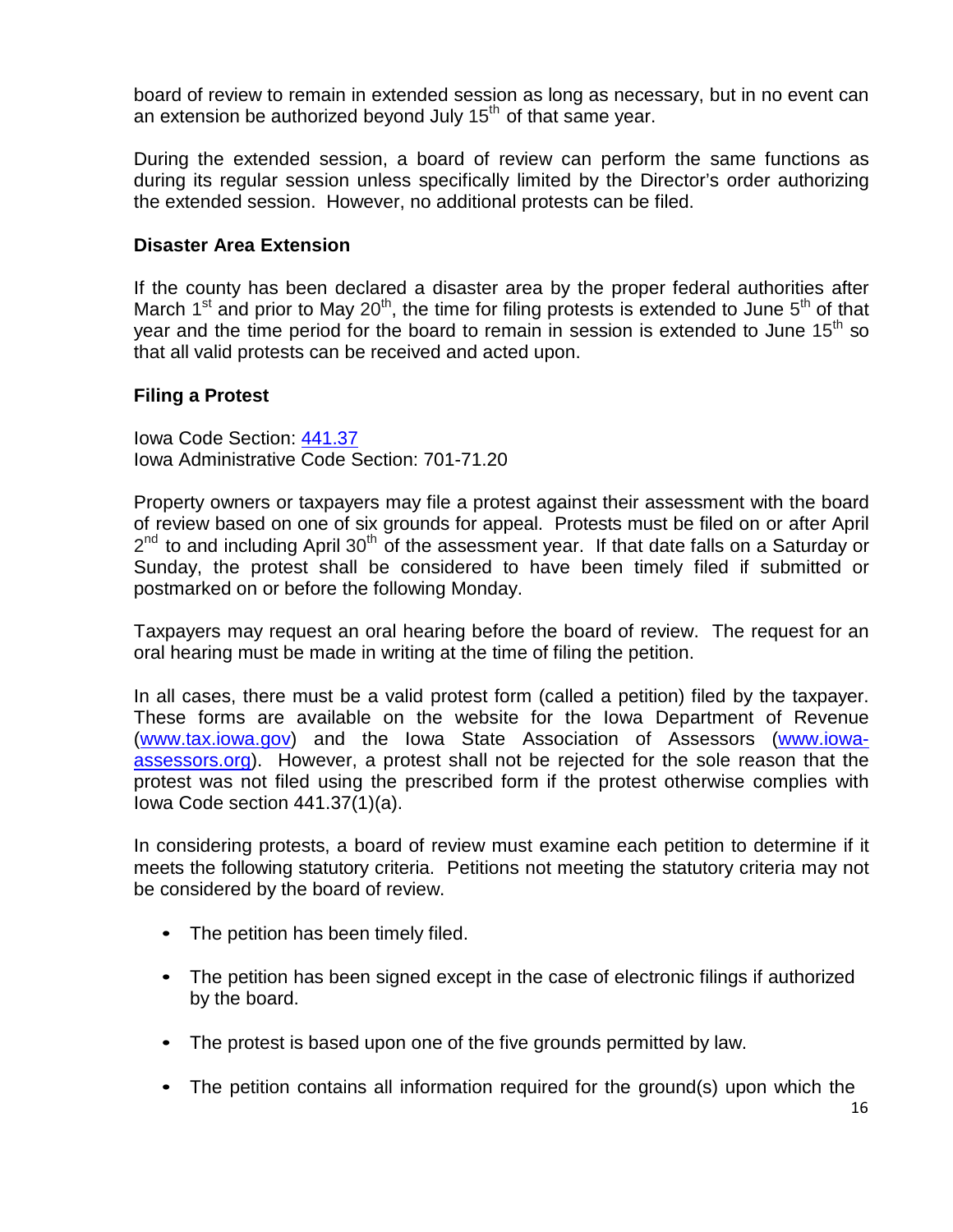request is based.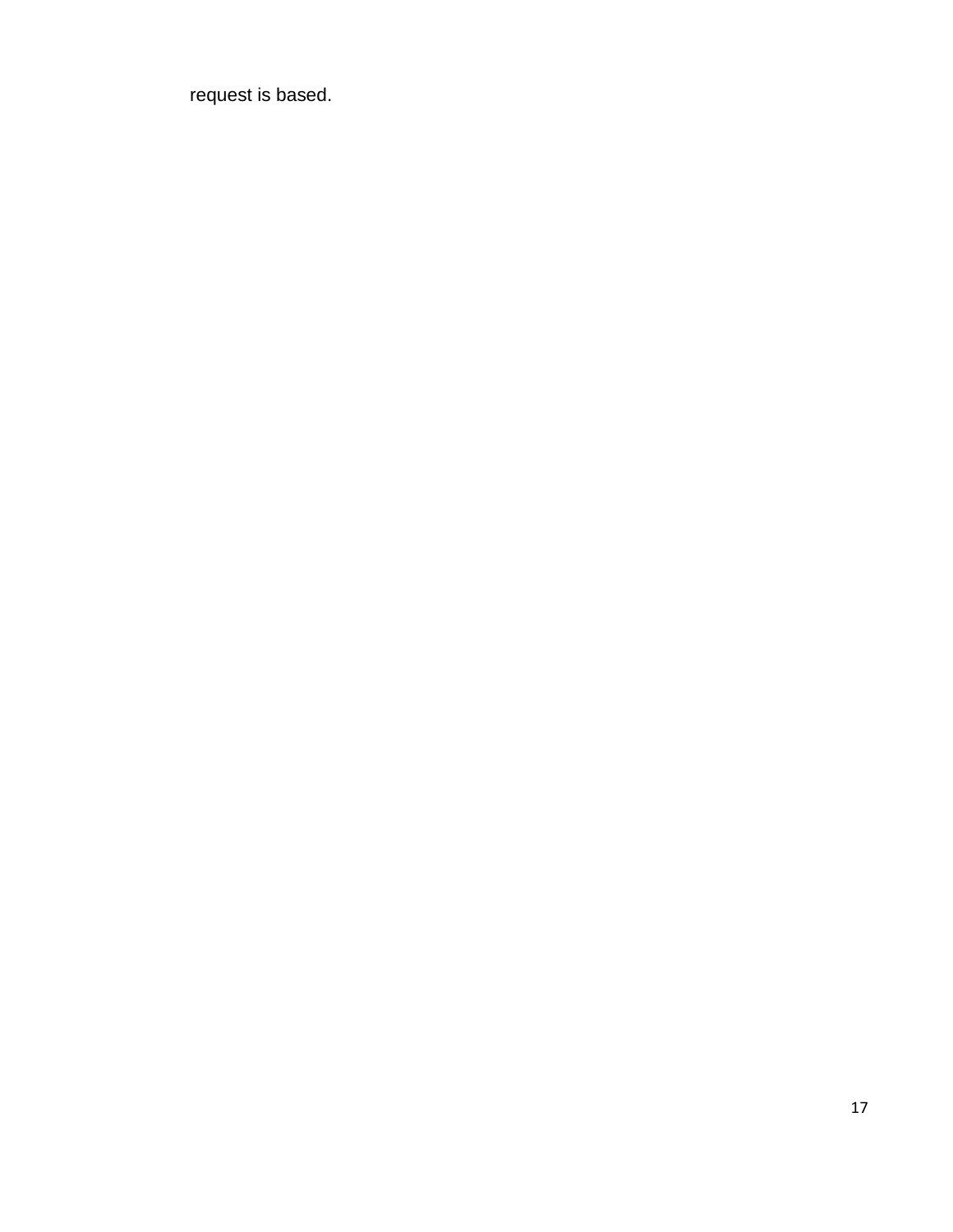# **Grounds for Appeal**

- 1. **The assessment is not equitable** as compared with assessments of other like property in the taxing district. The legal description and assessments of a representative number of comparable properties, as described by the aggrieved taxpayer may be listed on the protest.
- 2. **The property is assessed for more than the value authorized by law.** When this ground is relied upon, the protesting party may state the specific amount which the protesting party considers to be the actual value and a fair assessment.
- 3. **The property is not assessable, is exempt from taxes, or is misclassified.**  Protests based upon the ground that the property is not assessable are requests for exemption from property taxation. These requests typically will be based upon exemptions provided in Chapter 427 of the Iowa Code. The following types of exemptions should be reviewed with particular care:
	- *Property of counties, townships, cities, and school districts.* To be exempt from taxation, the property must be owned by the political subdivision, devoted to public use, and not held for profit.
	- *Property of associations of war veterans.* Boards of review should review the statement of objects and uses filed by such an association. To be exempt, the property must be owned by the association, devoted entirely to the use of the association, and not held for pecuniary profit.
	- *Property of religious, charitable, and benevolent associations.* Boards of review should examine the statement of objects and uses filed by such an association. To be exempt, the property need not be owned by the organization, but must be used solely for the purposes of the organization and not held for pecuniary profit.

The fact that the organization is a non-profit organization does not in itself qualify the organization's property for exemption. A board of review must also determine if the organization is a religious, charitable, or benevolent society, the use of the property, and whether the property is held for profit.

A board of review must also consider whether only a portion of the property qualifies for an exemption. If part of a building occupied by an exempt organization is rented to a business, the rented portion of the building would be subject to taxation.

4. **There is an error in the assessment** and indicate the alleged error. Errors in the assessment are typically erroneous mathematical computations or errors in listing the property.

A property owner or aggrieved taxpayer who finds that a clerical or mathematical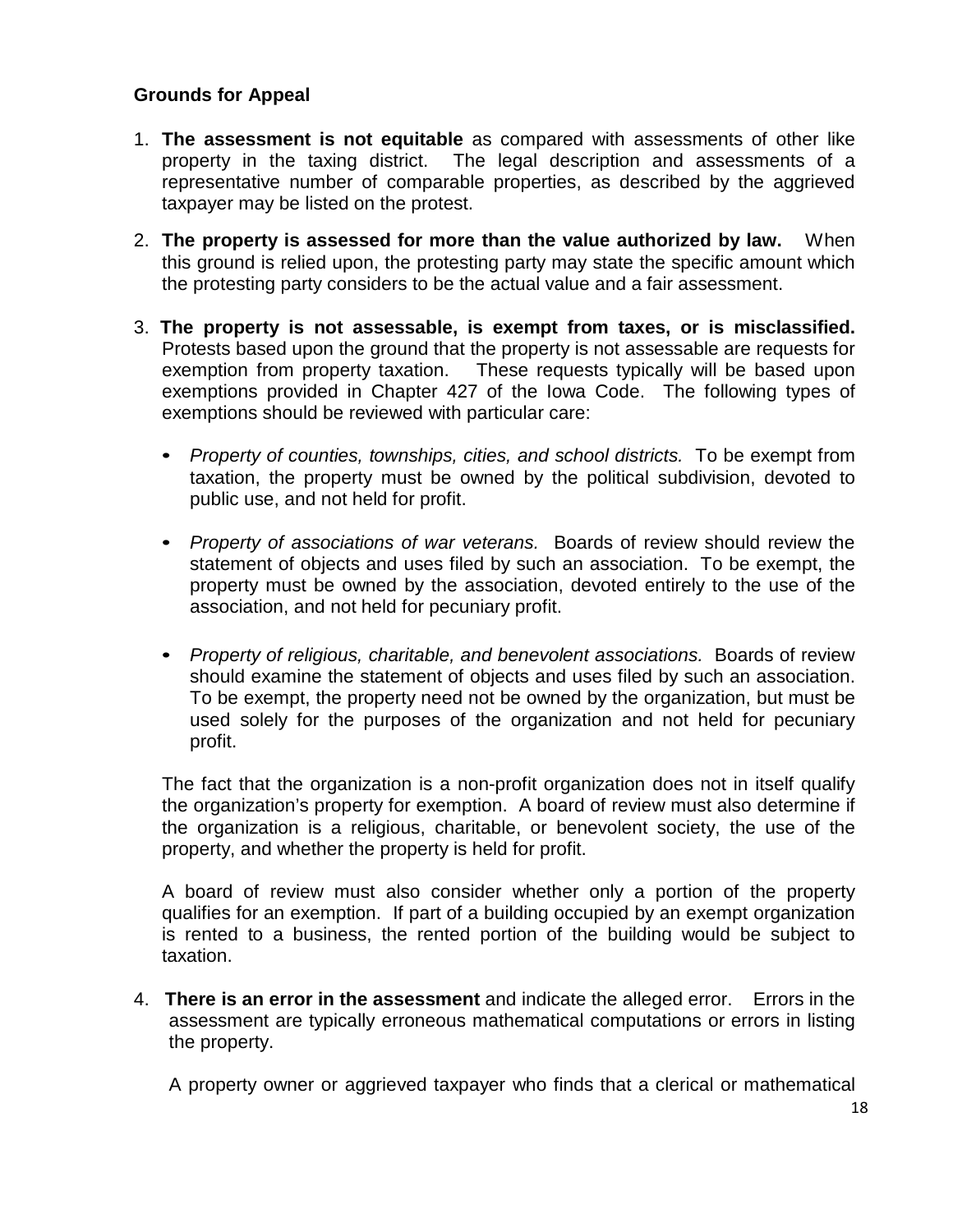error has been made in the assessment of the owner's or taxpayer's property, may file a protest for previous years.

The board may correct clerical or mathematical errors for any assessment year in which the taxes have not been fully paid or otherwise legally discharged. Upon the determination of the board that a clerical or mathematical error has been made, the board shall take appropriate action to correct the error and notify the county auditor of the change in assessment as a result of that error.

5. **There is fraud or misconduct in the assessment.** If fraud or misconduct is the grounds for appeal the board of review must first determine if there is validity to the taxpayer's allegation. If the board determines there is evidence of fraud in the assessment or there has been misconduct by the assessor, the board of review should take action to correct the assessment and report the matter to the Director of Revenue.

# **Disposition of Protests**

Iowa Code Sections: [441.37\(4\);](https://www.legis.iowa.gov/docs/ico/code/441.37.pdf) [441.37A;](https://www.legis.iowa.gov/docs/ico/code/441.37A.pdf) [441.38](https://www.legis.iowa.gov/docs/ico/code/441.38.pdf) Iowa Administrative Code Section: 701-71.20

The board is required to provide written notice to each property owner or aggrieved taxpayer who filed a protest of the board's action. The decision shall be mailed no more than three days after the board of review's adjournment. The written notice shall specify the reasons for the action taken by the board of review on the protest. The reasons provided should be specific enough to explain to the taxpayer why the board took such action; however, it is not necessary to explain in detail all factors that were considered in the board's decision.

#### **Appeal of Regular Session Decisions**

Appeals may be taken to the Property Assessment Appeal Board or district court within 20 days after the adjournment of the board of review or May  $31<sup>st</sup>$ , whichever date is later. Appeals may also be taken to district court within 20 days after the letter of disposition of an appeal made to the Property Assessment Appeal Board.

#### **VII. Special Equalization Session**

Iowa Code Sections: 441.47; 441.449

#### **General Considerations**

In a special equalization session, the board's responsibility is to determine the actual values of those properties under their consideration. Their responsibility is to determine whether the entire assessment is excessive, not whether portions are excessive (*Deere Manufacturing Co. v. Zeiner*, 78 N.W.2d 527 (Iowa 1956)). A board cannot consider the validity or propriety of the equalization order. The board of review acts only on protests for properties with valuations that were increased as a result of the final equalization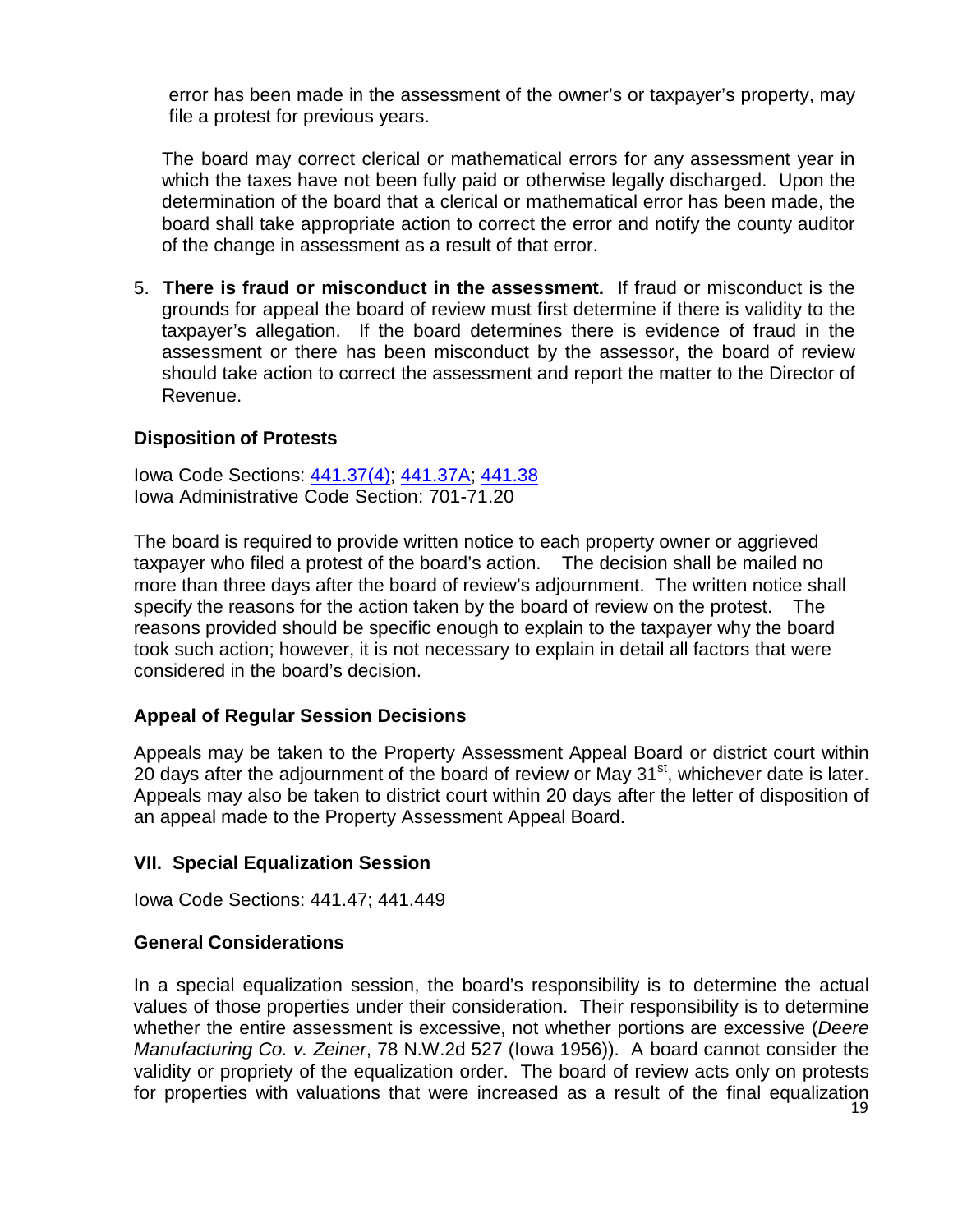order.

# **Special Session**

By law, in every odd-numbered year, local boards of review are to reconvene in a special equalization session if a final equalization order is received that causes value to be increased. The special session is held from October  $10<sup>th</sup>$  to November  $15<sup>th</sup>$  to hear taxpayer protests resulting from the application of the final equalization order.

Taxpayers may file protests for a board of review special equalization session from October 9<sup>th</sup> through October 31<sup>st</sup>. These forms are available on the website for the Iowa Department of Revenue [\(www.tax.iowa.gov\)](http://www.tax.iowa.gov/) and the Iowa State Association of Assessors [\(www.iowa-assessors.org\)](http://www.iowa-assessors.org/).

# **Alternative Method Extended Special Session**

If the Department has granted authorization to utilize an alternative method of implementing the final equalization order, the board of review is authorized by law to remain in session until November  $30<sup>th</sup>$  of the equalization year to finalize timely filed protests. In such instances, protests may be filed up to and including November  $4<sup>th</sup>$ . Information concerning any approved alternative method may be obtained from the county auditor or county or city assessor.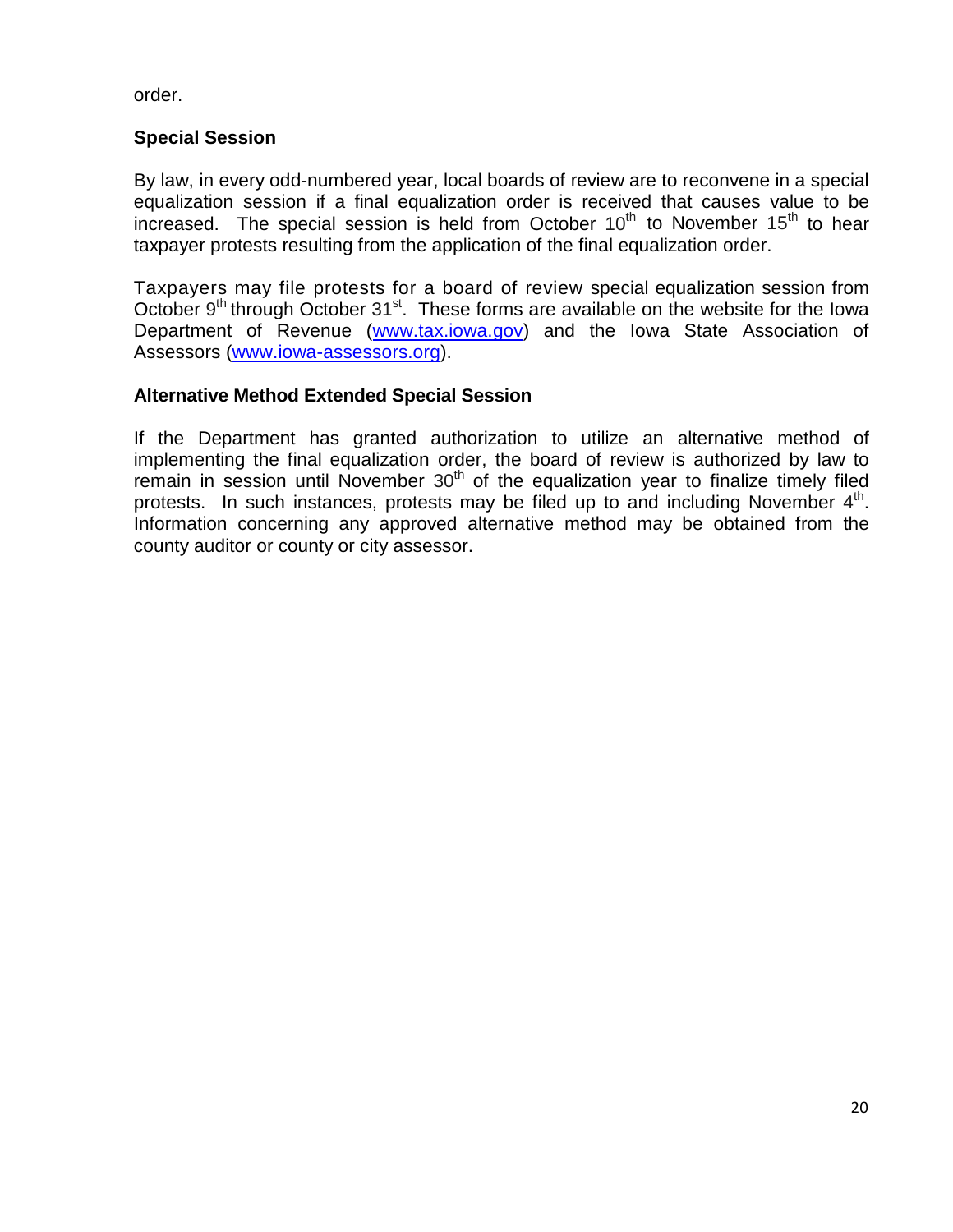# **Meeting Exceptions**

If the Department's final equalization order provides for no increase in the value of any class of property, the board of review does not have to reconvene. If no protests are filed by October  $31<sup>st</sup>$ , the board need not meet.

# **Sole Ground for Protest**

The only ground for protesting to the board of review during a special equalization session is that the application of the final equalization order will result in a value greater than the actual value of the property. No other grounds for protest can be considered.

# **Valuation Adjustments**

The board of review may adjust valuations, but under no circumstance can the adjustment result in a value less than the value that existed prior to Department's equalization order.

# **Adjournment**

If a board of review completes its work prior to November  $15<sup>th</sup>$  they may adjourn. The special equalization session must conclude by November  $15<sup>th</sup>$  unless the jurisdiction has been granted an Alternative Method Extended Session by the Department. In this case, the session must conclude by November 30<sup>th</sup>.

# **Appeal of Equalization Session Decisions**

The property owner or taxpayer has the opportunity to appeal the special equalization session decision of the board of review. Appeals may be taken to the property assessment appeal board within 20 days after the postmark date of the board of review's letter of disposition of the appeal. A property owner or aggrieved taxpayer may bypass the property assessment appeal board and appeal to district court within 20 days after the adjournment of the board of review. Appeals may also be taken to district court within 20 days after the letter of disposition of an appeal made to the Property Assessment Appeal Board.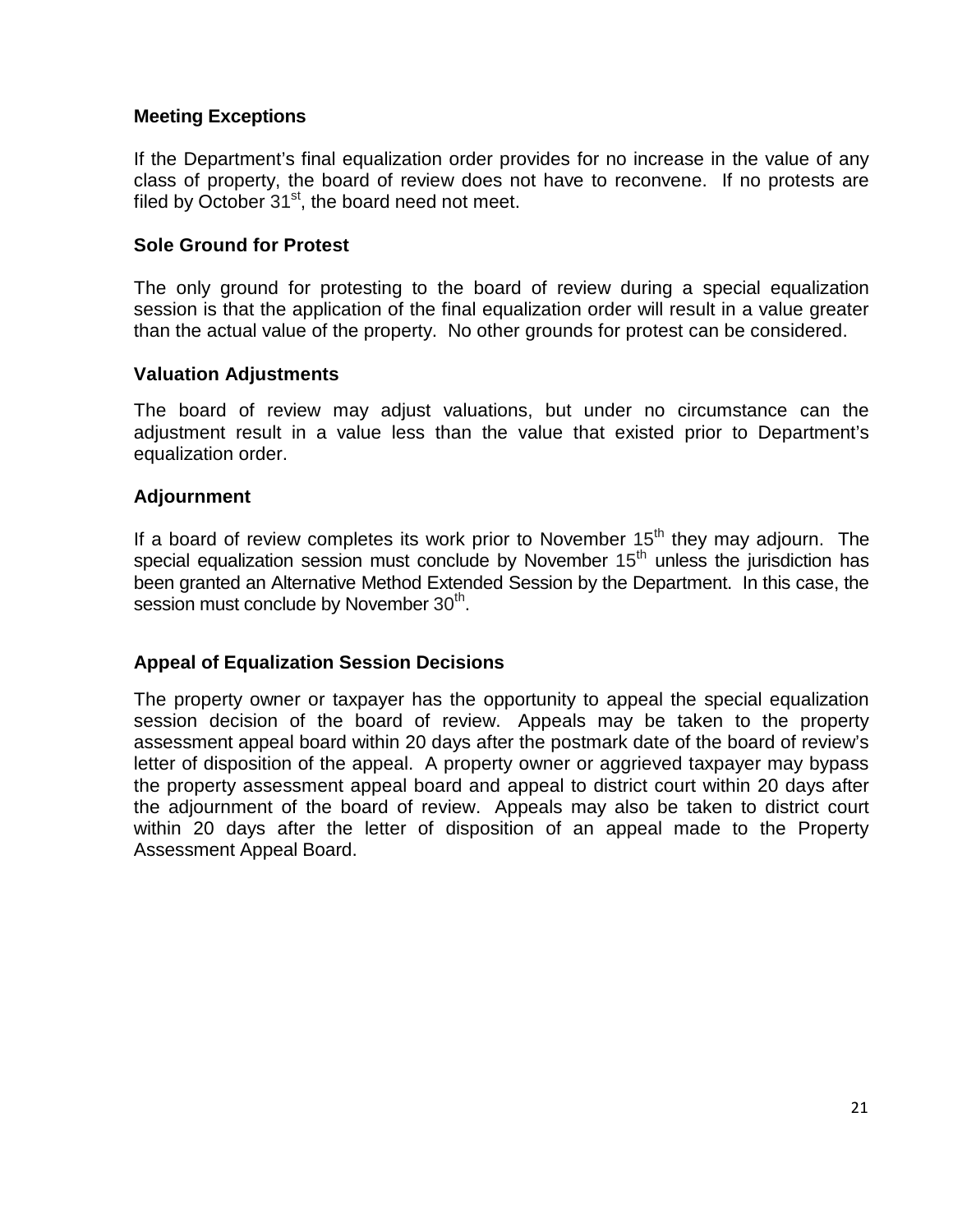# **VIII. Appendix**

 Minutes Template for Board of Review - Opening Session Minutes Template for Board of Review - Final Session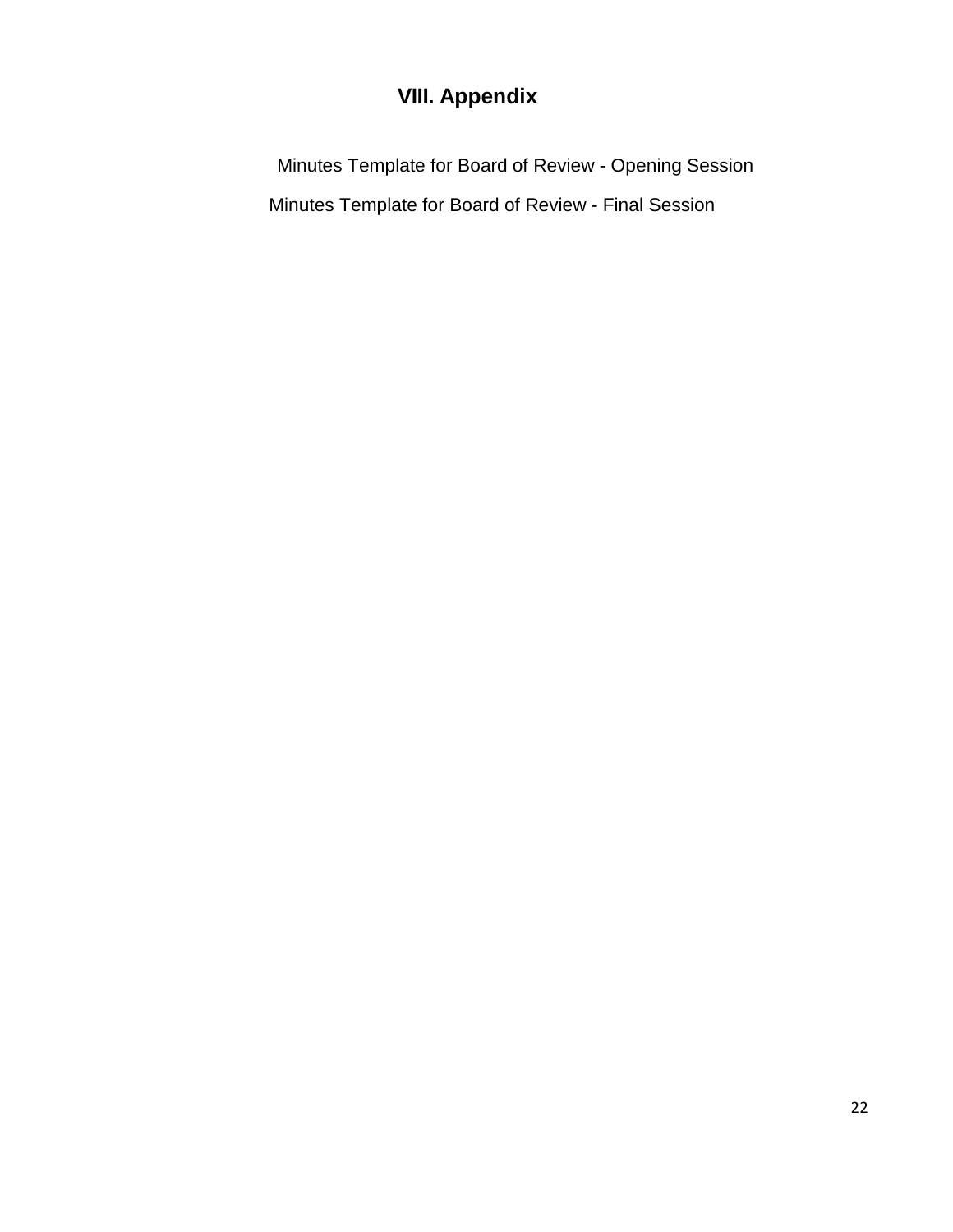# (SAMPLE FORM)

# **MINUTES OF BOARD OF REVIEW**

| <b>Opening Session</b>                                                                                 |  |  |
|--------------------------------------------------------------------------------------------------------|--|--|
| On the ___day of _______________, 20___, the ________________County/City Board of Review               |  |  |
| assembled in the office of the ____________________County/City Assessor at ________________________,   |  |  |
| lowa, for the purpose of organizing the local board of review as provided in lowa Code section 441.33. |  |  |
| The meeting came to order on this day at $\_\_\_\_\a.m./p.m.$ Those members present were               |  |  |
|                                                                                                        |  |  |
|                                                                                                        |  |  |
| be named chairperson for this session of the board of review. Motion carried.                          |  |  |
| It was moved by __________________, seconded by ______________, that ___________                       |  |  |
| be appointed clerk of the board for this session. Motion carried.                                      |  |  |
| It was moved by __________________, seconded by ______________, that ___________                       |  |  |
| be appointed vice-chairperson for this session. Motion carried.                                        |  |  |
| The board, being duly organized, proceeded to adopt the following rules of procedure:                  |  |  |
| (list rules of procedure here)                                                                         |  |  |
| It was moved by __________________, seconded by ______________, to adopt the rules of                  |  |  |
| procedure as printed above. Motion carried.                                                            |  |  |
| (minutes of further proceedings, if any, to be recorded here)                                          |  |  |
| Upon completion of the business for the day, it was moved by ____________, seconded by                 |  |  |
|                                                                                                        |  |  |
|                                                                                                        |  |  |

Clerk Chairperson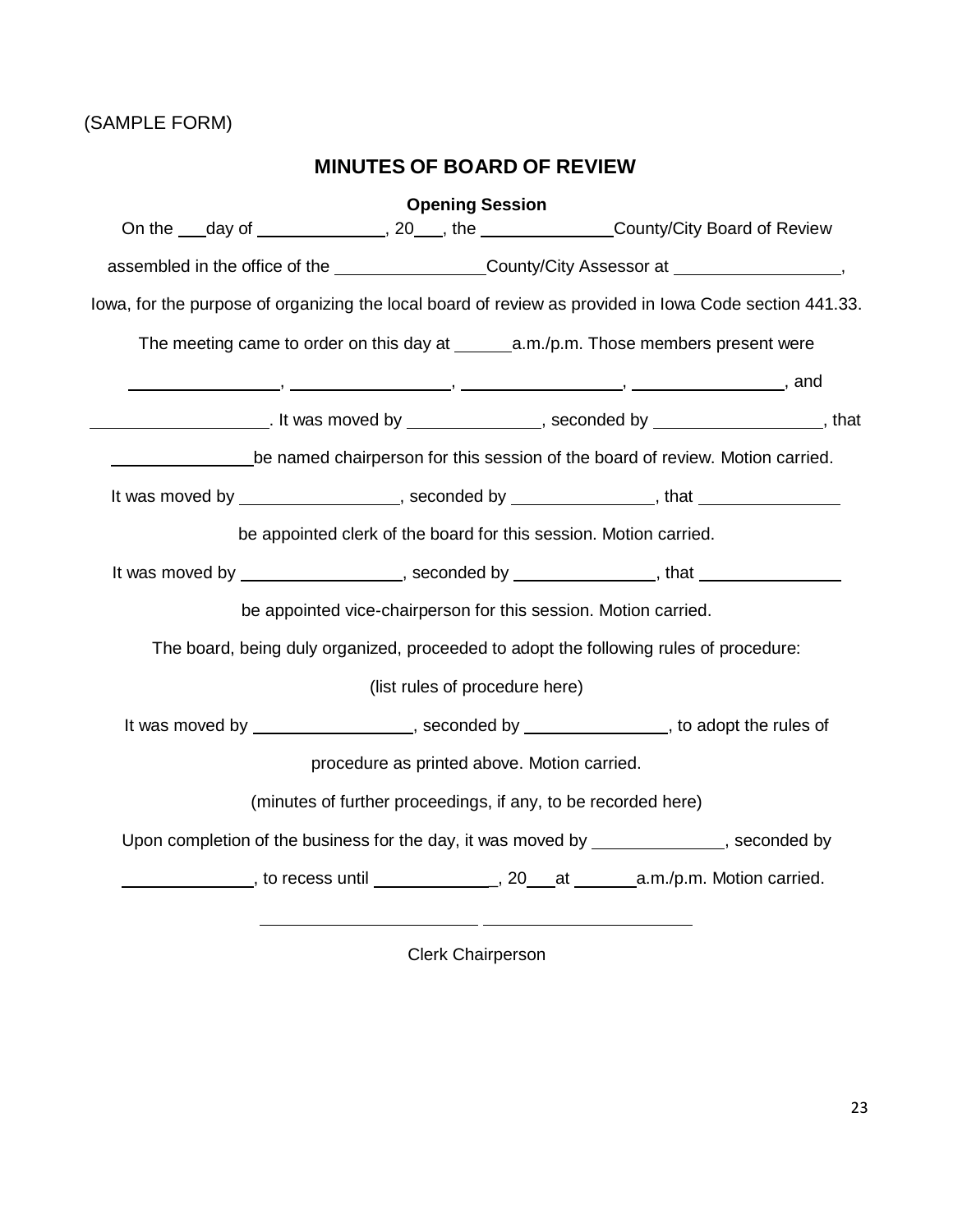# **MINUTES OF BOARD OF REVIEW**

|                                                                                                             |                                                                                          |  |  | <b>FINAL SESSION</b>                    | On the ___day of _______________, 20___, the meeting of the board of review of                                                                                                                                                |  |
|-------------------------------------------------------------------------------------------------------------|------------------------------------------------------------------------------------------|--|--|-----------------------------------------|-------------------------------------------------------------------------------------------------------------------------------------------------------------------------------------------------------------------------------|--|
|                                                                                                             |                                                                                          |  |  |                                         | County/City at County/City at County/City at County/City at County/City at County/City at County at County Association and County Association and County Association and County Association and County Association and County |  |
|                                                                                                             | _, with the following members present: _______________, ______________,                  |  |  |                                         |                                                                                                                                                                                                                               |  |
|                                                                                                             |                                                                                          |  |  |                                         |                                                                                                                                                                                                                               |  |
|                                                                                                             | Minutes of the previous meeting(s) were read and approved.                               |  |  |                                         |                                                                                                                                                                                                                               |  |
| The board thereupon acted upon protests remaining for their consideration, and the board of                 |                                                                                          |  |  |                                         |                                                                                                                                                                                                                               |  |
|                                                                                                             |                                                                                          |  |  |                                         | review of __________________County/City, holding its final session at the __________________________ in the city of                                                                                                           |  |
|                                                                                                             |                                                                                          |  |  | Lowa, offered the following Resolution, |                                                                                                                                                                                                                               |  |
|                                                                                                             | which was unanimously passed and adopted:                                                |  |  |                                         |                                                                                                                                                                                                                               |  |
|                                                                                                             | BE IT RESOLVED that all raises of assessments by this board of review appearing upon the |  |  |                                         |                                                                                                                                                                                                                               |  |
| lists heretofore posted in the office of this board, not heretofore otherwise acted upon since the dates of |                                                                                          |  |  |                                         |                                                                                                                                                                                                                               |  |
| said posting, be, and they are, respectively approved and confirmed                                         |                                                                                          |  |  |                                         |                                                                                                                                                                                                                               |  |
| and ordered to be noted in both the                                                                         |                                                                                          |  |  |                                         |                                                                                                                                                                                                                               |  |
| records of this board and in the offices of the _________________County/City Assessor at                    |                                                                                          |  |  |                                         |                                                                                                                                                                                                                               |  |
| ________________, lowa, as the final assessment in each instance, and                                       |                                                                                          |  |  |                                         |                                                                                                                                                                                                                               |  |
| BE IT FURTHER RESOLVED that action taken on each and every protest where reductions                         |                                                                                          |  |  |                                         |                                                                                                                                                                                                                               |  |
| were made are hereby approved and confirmed, and                                                            |                                                                                          |  |  |                                         |                                                                                                                                                                                                                               |  |
| BE IT FURTHER RESOLVED that there being no further business to come before this local board of              |                                                                                          |  |  |                                         |                                                                                                                                                                                                                               |  |
| review, all protest to this board not having been heretofore acted upon by this board, if any, are          |                                                                                          |  |  |                                         |                                                                                                                                                                                                                               |  |
| hereby denied, and                                                                                          |                                                                                          |  |  |                                         |                                                                                                                                                                                                                               |  |
|                                                                                                             |                                                                                          |  |  |                                         |                                                                                                                                                                                                                               |  |